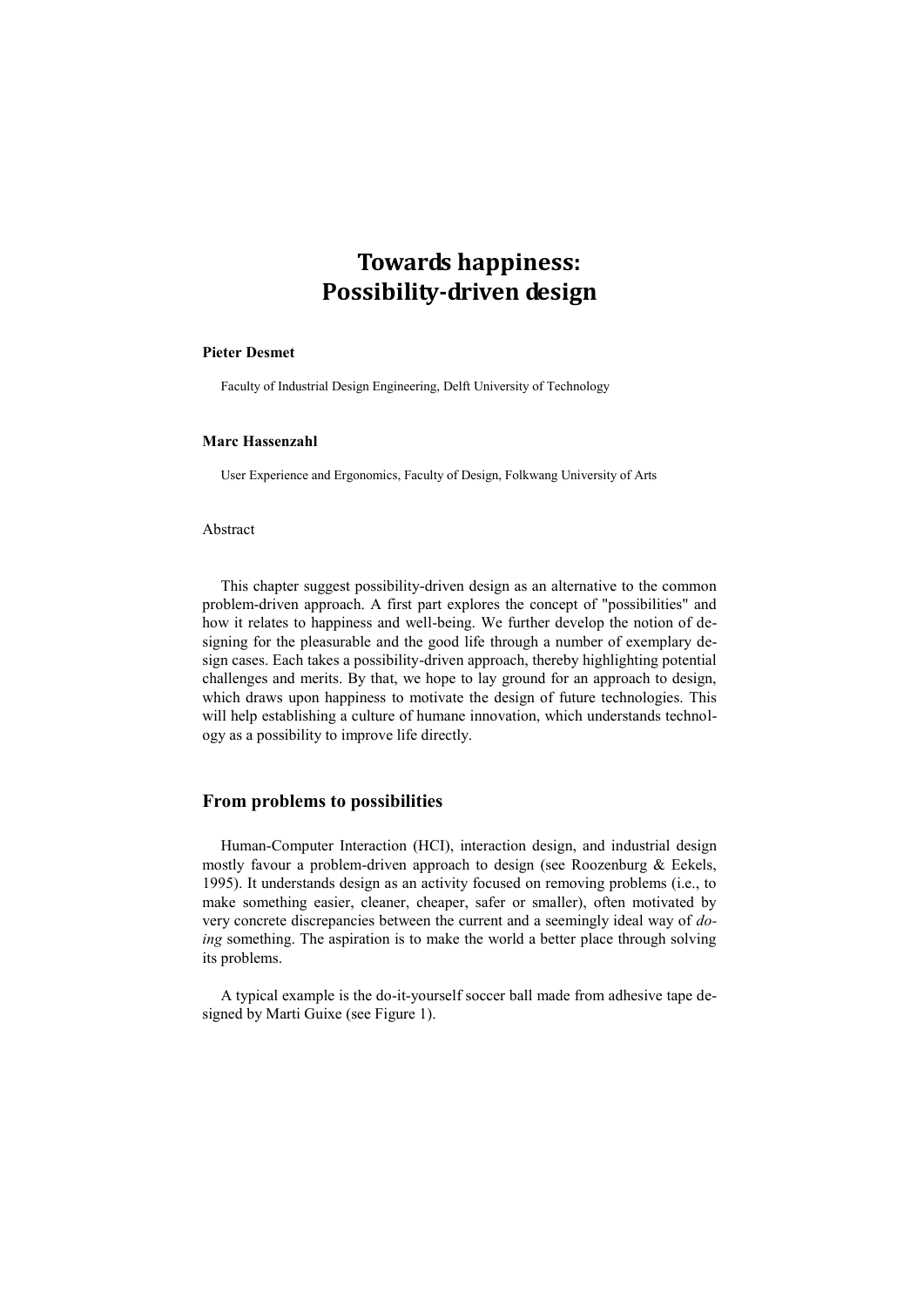

**Fig. 1.** Marti Guixe's *Football Tape* (photo courtesy of *Project H Design*).

It is featured in Emily Pilloton's (2009) recent book *Design Revolution* in which she discusses 100 products intended to "empower people" and to make "the case for design as a tool to solve some of the world"s biggest social problems in beautiful, sustainable and engaging ways." While admirable for the will to go beyond a purely commercial approach to design, the example of Guixe's *Football Tape* is revealing. The ball's ultimate value stems from the game of soccer; the ball in itself only enables the game for those people, who have no access to a "real" ball. The ball is merely a substitute, a "hygiene factor." Without the fascination for soccer as a driving force, it would be without value. Thus, it solves a problem –no access to a ball. But the happiness itself stems from the physical and social experience of a good game of soccer, not from the ball made of adhesive tape.

At first glance, it seems pedantic to dissociate problem-solving and well-being in this fashion. Many great solutions to prevailing problems, from sliced bread to high-speed trains, aim at making our lives more comfortable and, thus, better. Mobile phones, for example, provide a multitude of tools to make communication ubiquitous and more reliable, to avoid getting lost, to plan a day, to remember things, we should not forget – all very helpful and practical, all solutions to prevailing problems. However, there is an implicit notion underlying this problemdriven approach, which Hassenzahl (2010, p.28) called the "disease model of human technology use." Problem-driven design focuses on "curing diseases," that is, removing prevailing problems, instead of directly focusing on what makes us happy.

Desmet (2010) describes problem-driven design as the mere attempt to "keep the demons asleep." People's concerns, values, and needs are the sleeping demons, awoken only when the situation poses a threat to their fulfilment, resulting in negative emotions like fear and anger (see Frijda, 1986). People are not aware of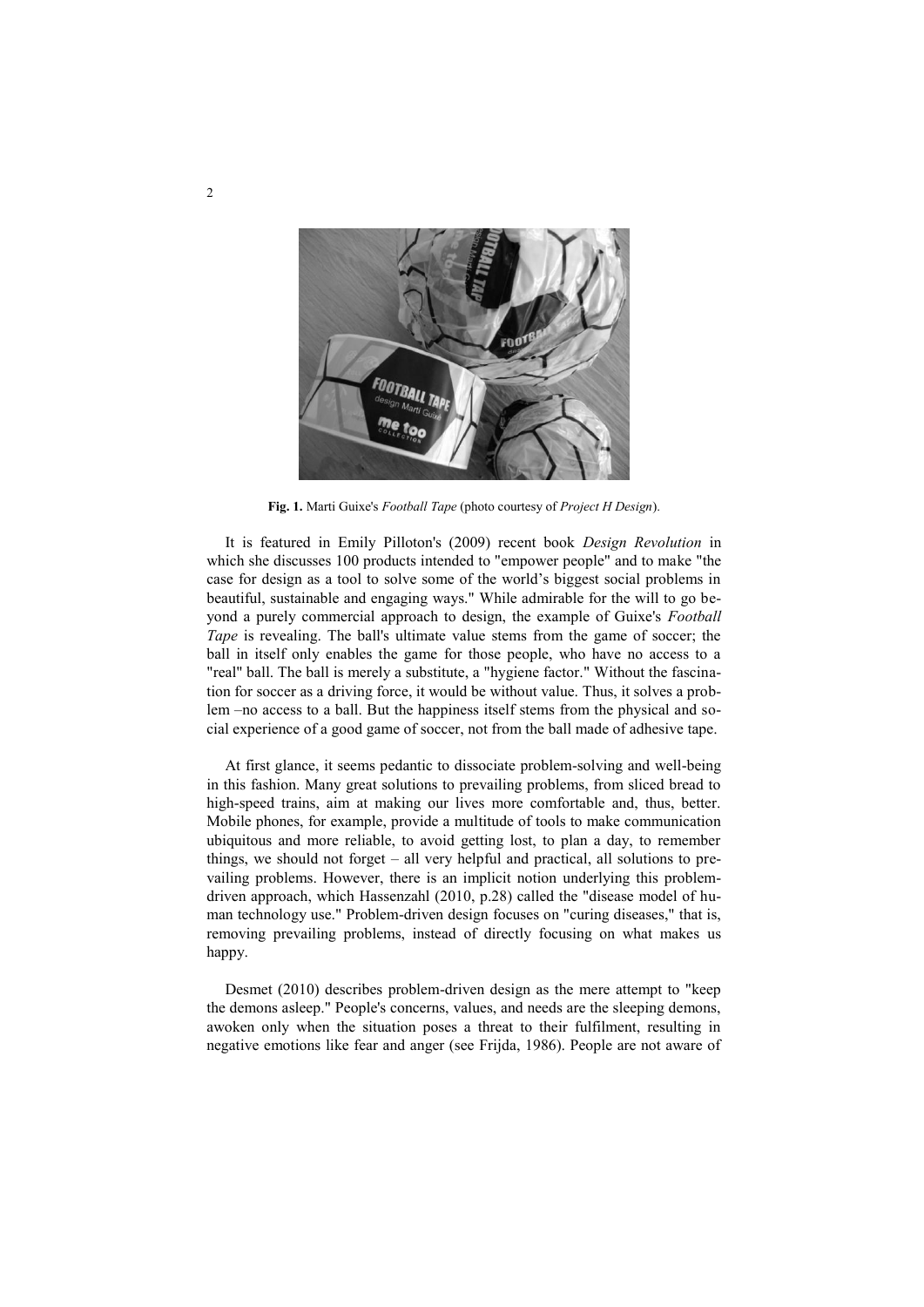their concern for safety, until the fire alarm sets off (resulting in fear); and people are not aware of their concern for respect, until they discover to be the topic of heartless work floor gossip (resulting in shame or anger). In their daily lives, people encounter all kinds of situations that awaken concerns, and a lot of the products that we buy and use are created to "put these awoken concerns back to sleep." Typical examples are products from the category of tele-homecare. They picture their users as patients; people who are ill and need help. Bosch's *Health Buddy* (Figure 2) is such a tele-homecare product. It is a tabletop device that asks the patient a series of questions at periodic intervals about topics such as how they feel, their eating habits, and their medication. The answers are sent to a service center and accessed by a doctor using a web browser to track progress and detect potential problems.



**Fig 2.** Bosch's *Health Buddy*.

Tele-homecare products guard patients by medical monitoring and, if needed, assistance from the distance. Primarily, this takes the pressure off the healthcare system by increasing the ability of people to manage on their own. In the long-run, enabling patients to stay at home instead of spending time in a hospital may contribute to their well-being. While the benefits of "staying at home" appear to be a rather emotion-laden and complex issue, tele-homecare products avoid this mess by almost exclusively focusing on facilitating the patient-doctor relationship. They seem to solve practical problems of the healthcare system rather than reflecting on the feelings and needs of "patients." To explore possibilities for developing new tele-homecare products, Marise Schot and colleagues (2009) explicitly studied the concerns around "being a patient at home." When people become ill, their everyday life changes dramatically; they are no longer able to do many of the things, they were used to do. They lose autonomy and opportunities for social exchange. One of these concerns, which arise but are not put back to sleep by existing tele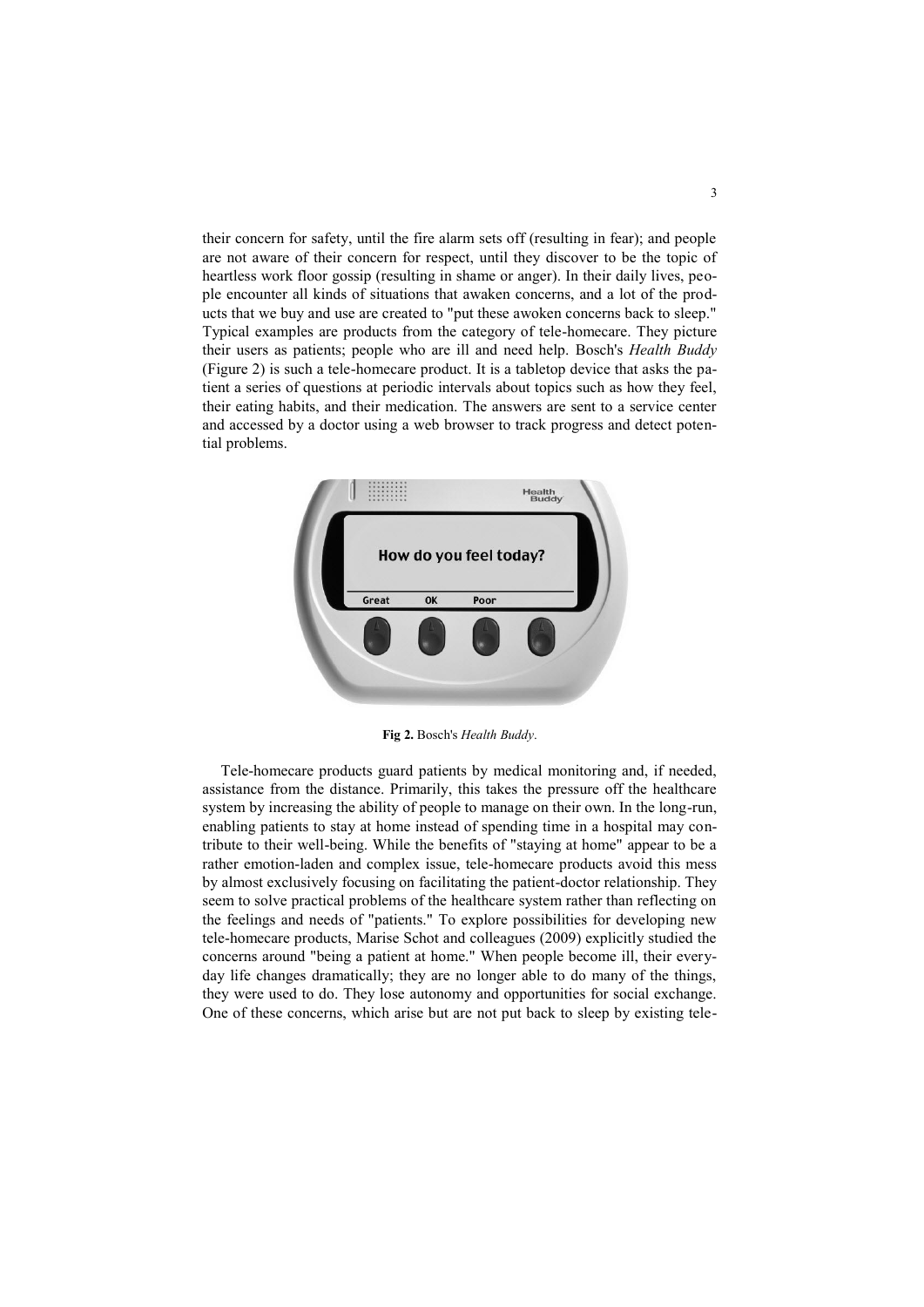homecare products, was "making a contribution to the local community." Based on this concern gap, Marise Schot designed the *Radio Contact* service (Figure 3).



**Fig. 3:** Marise Schot's *Radio Contact*.

*Radio Contact* involves a daily radio broadcast in which people can invite others to contribute to all kinds of community projects. By offering and making public a wide variety of projects, even people with momentary limitations due to their illness can find projects they can contribute to – within their range of possibilities. While patients may lose some of their regular opportunities to contribute to their illness, this new service enables them to fulfill their need to contribute by becoming part of a new local network.

Although taking a slightly different perspective, Marise Schott's general approach is still one of solving a problem – to put a demon back to sleep – with some considerate reflection on which demon to address. Problem-driven design is, thus, primarily about avoiding, solving, or neutralizing the negative, when it arises. However, avoiding the negative (i.e., the absence of a problem) must not necessarily equal a positive experience. Following according debates in psychology (e.g., Seligman & Csikszentmihalyi, 2000), Seligman (2008) recently made the point in the domain of medicine and health by quoting the preamble of the constitution of the World Health Organization from 1946: "Health is a state of complete positive physical, mental, and social well-being and not merely the absence of disease or infirmity". In this view, curing a problem enables the transition from a negative to a neutral state. The transition from neutral to positive may require an approach beyond mere problem-solving. What we need are ways to address well-being directly through design and not only indirectly through the management of "hygiene" or "enabling" factors. There is simply a difference between, for example, facilitating well-being indirectly through a more functional kitchen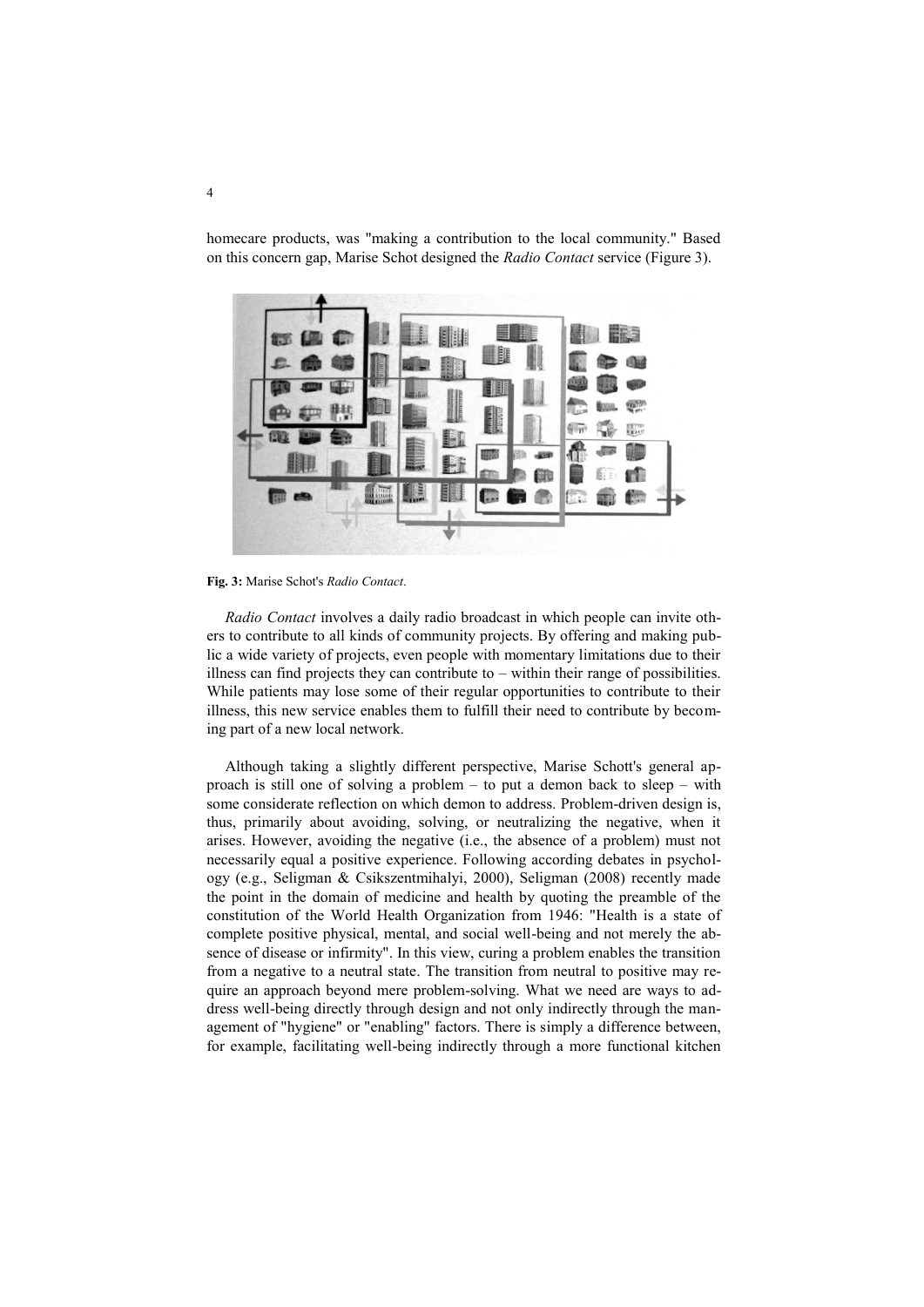and the direct joy from a family gathering that takes place in that kitchen. A design approach which taps into the latter will have a much more immediate potential to result in worthwhile designs, which make people happy.

Accordingly, we propose a *possibility* rather than problem-driven approach to design to unlock its full potential of contributing to human flourishing. A first example is leg prosthetics. Traditionally, prosthetics are developed within the "disease model" of technology: having two human legs is viewed as the ideal situation, not having them as a "problem." As a consequence, prosthetics often aim at fully imitating the function and especially the appearance of the ideal situation – real legs. Letting go of this problem-focused approach, however, enabled *Össur* to develop revolutionary carbon fiber limbs, *Cheetah Flex-Foot*, which do not imitate human legs and have been made famous by international athletes like Oscar Pistorius (aka the *Blade Runner*, Figure 4). Instead of understanding the absence of legs as primarily a problem to be solved, the designers used a seemingly problematic situation as a *possibility* to explore material and technology to create a new type of leg. For a while, these legs where even considered better than natural one's, which led to Pistorius being ruled ineligible for competitions, including the 2008 Summer Olympics – a decision reversed later.

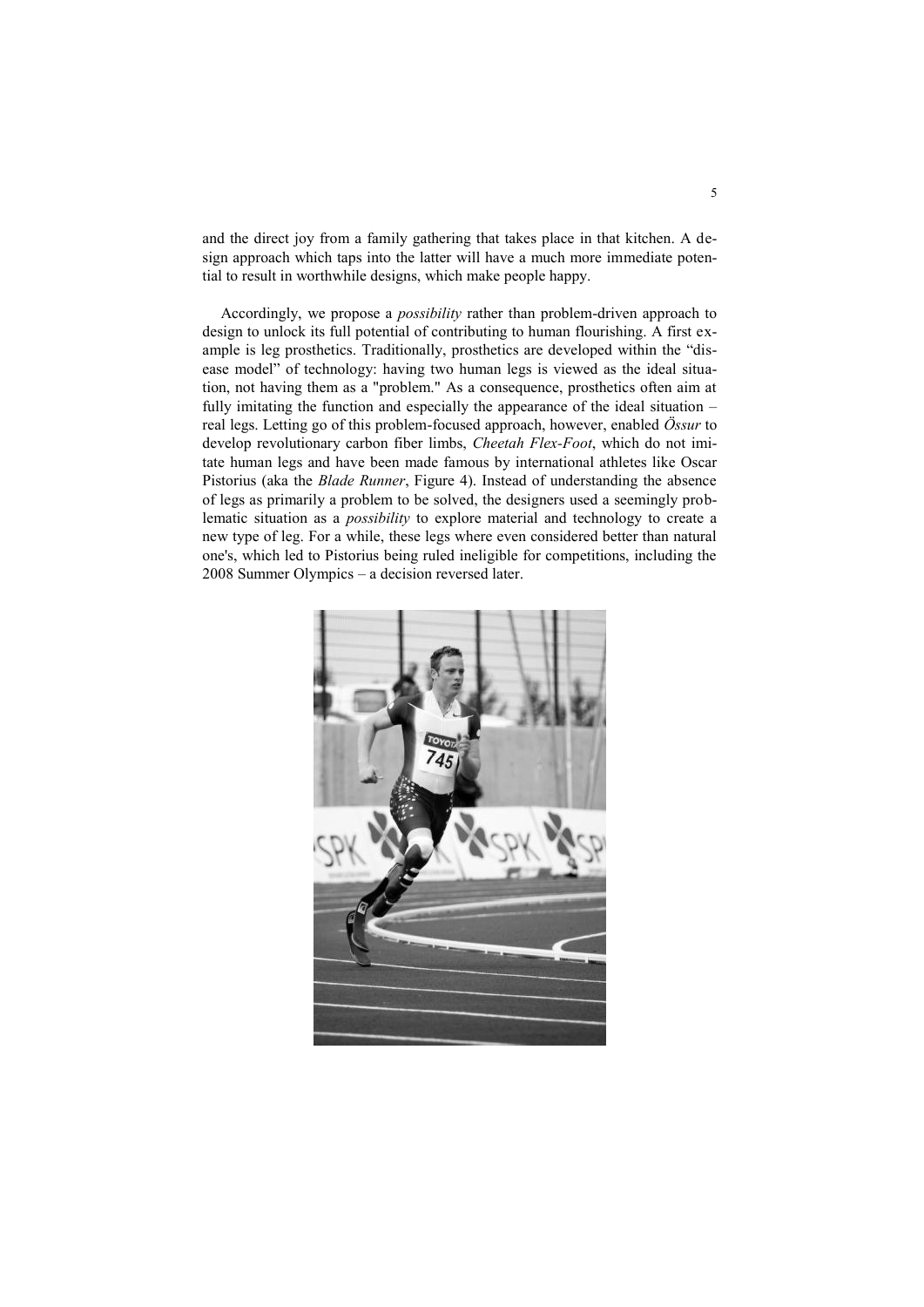#### **Fig. 4.** Oscar Pistorius (photo courtesy of Elvar Freyr).

Although, the *FlexFoot* successfully turned a problem into a possibility, it is still very much rooted in an anomaly – the absence of legs. But a possibilitydriven design aims for more – it may create products, objects, devices without referring to any problem, but still rooted in human practice and needs. An example from the domain of electronic products is Bandai's *Tamagotchi* (Figure 5).



**Fig. 5.** *Tamagotchi* (photo courtesy Tomasz Sienicki)

The egg-shaped device represents a *Tamagotchi*, a little creature, which hatches from an egg when switching on the device for the first time. From then on, one must raise the *Tamagotchi*, feed it, play games with it, keep it healthy, clean it, punish and praise it. If left unattended, it will soon die. The *Tamagotchi* was a cult in the mid 90ties of the last century, with an ongoing revival since 2004. It spawned a number of games following the same basic principle, ranging from Will Wright's *Sims* published in 2000 to Sony's recent *EyePets*. The *Tamagotchi* does not solve a problem, but appeals to the basic psychological need of relatedness (Ryan & Deci, 2000) and the associated interest in nurturing, care, and enjoyment created by taking on responsibility. This is similar to what is behind the enjoyment from having pets, or from indulging in recreational gardening. A *Tamagotchi* is a *possibility*, an alternative way of fulfilling an ever-present need.

Obviously, at least in hindsight a *Tamagotchi* could also be framed as a solution to a problem, namely to relieve loneliness. One may argue that a possibility is nothing more than a problem on a more abstract level. We disagree. Relatedness, the need primarily addressed by the *Tamagotchi*, is sufficient and meaningful *in itself*. A technology that addresses relatedness will be, thus, meaningful, too. Now there are plenty of ways to satisfy relatedness, some more viable for certain people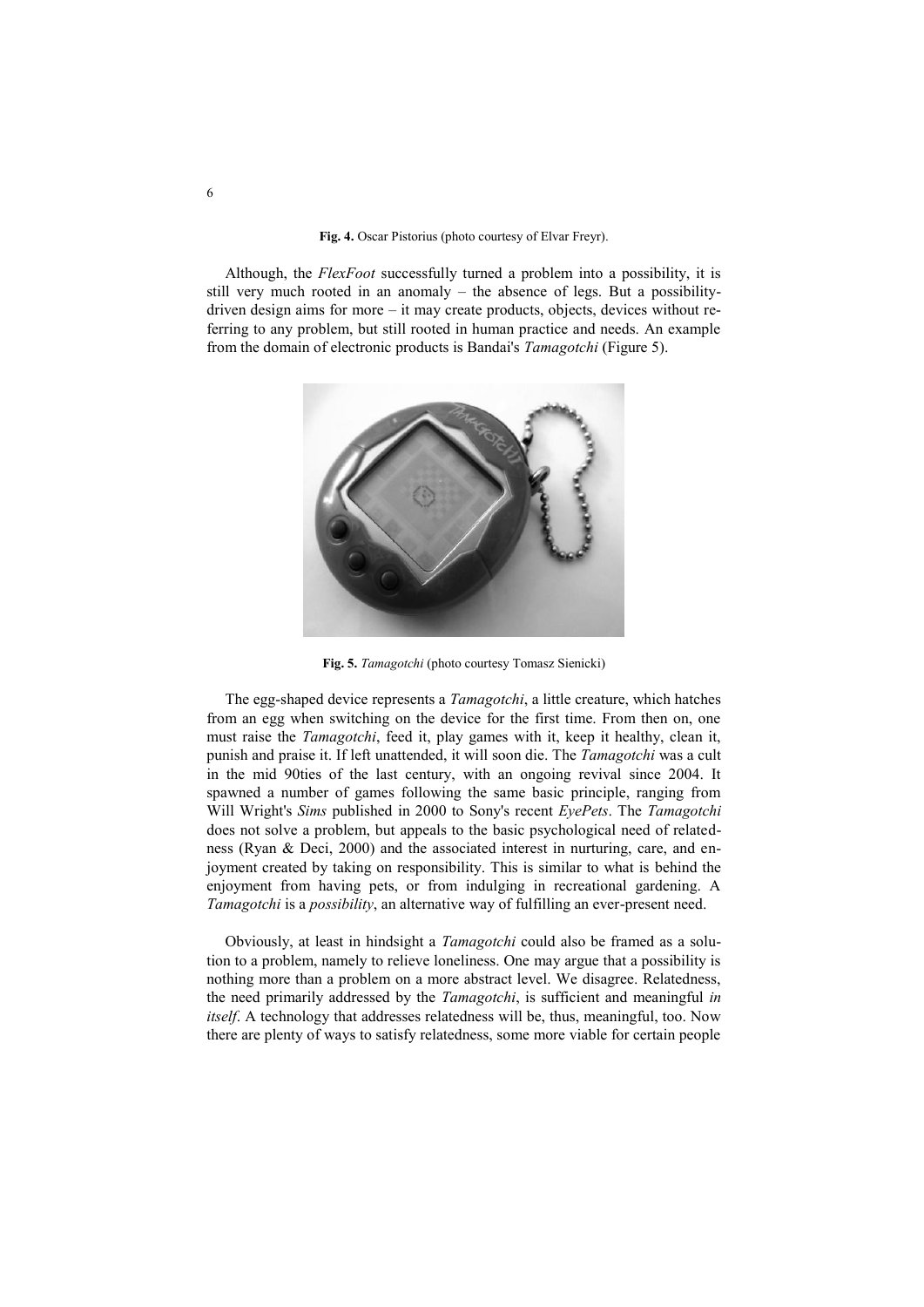than others. As a result, people may prefer plants over pets or virtual pets over real ones. Or just have all the alternatives side by side. In other words, pets do not primarily *solve a problem*. It is just enjoyable to have them because they address important human needs. Nevertheless, pets can help people in difficult situations to overcome their loneliness. But the very same people would vehemently object, if one tells them that their loneliness is the primary reason for caring. As Daniel Miller (2008) puts it in *The Comfort of Things*: "The relationship between a person and their pet is hard to characterize with the respect it actually demands. It can be embarrassing enough to talk about the love between people, let alone about what we mean exactly when we talk about the love for an animal" (p. 107). Imagine your spouse declaring that she is your partner only because this solves the problem of loneliness for both of you. There might be a little more to love than this. The *Tamagotchi* is not a solution but a new way to craft technology to create a meaningful, fulfilling experience. Just for the sake of it.

There is an increasing interest in a possibility-driven approach to design, both with a focus on the pleasurable life and the good life. This interest is either reflected in a broad focus on pleasure and enjoyment (e.g., Jordan, 2000) aka (positive) emotions (e.g., Desmet, 2002; Norman, 2004, Desmet et al., 2007) as a design goal, the largely overlapping recent experiential approaches to design (e.g., McCarthy & Wright, 2004; Hassenzahl, 2010), ludic design (Gaver, 2002), critical design (Dunne, 2006) or attempts to put self-improvement in the fore (Zimmerman, 2009). All these approaches primarily address humans, their experiences, joys and misfortunes and emphasize possibilities for new ways of happiness rather than the removal of problems. Admittedly, there is no definite process to design for happiness, yet, but academics and practitioners alike seem to feel an urge to even more stress human-oriented design approaches.

In the remainder of the chapter, we will explore the concept of happiness as a basis for possibility-driven design, and present a number of exemplary design cases illustrating and discussing the challenges of happiness as a design goal and "possibilities" as key to reach this goal.

### **Happiness**

Happiness is one of the major, if not the ultimate goal, for every human being. For example, Ed Diener and Eunkook Suh (1999) reported that college students all over the world rate happiness as very or extremely important. Laura King and Sheri Broyles (1997) invited people to make three wishes for "anything at all," and found happiness to be the most common wish. In other words, a happy life is highly desirable (King & Napa, 1998).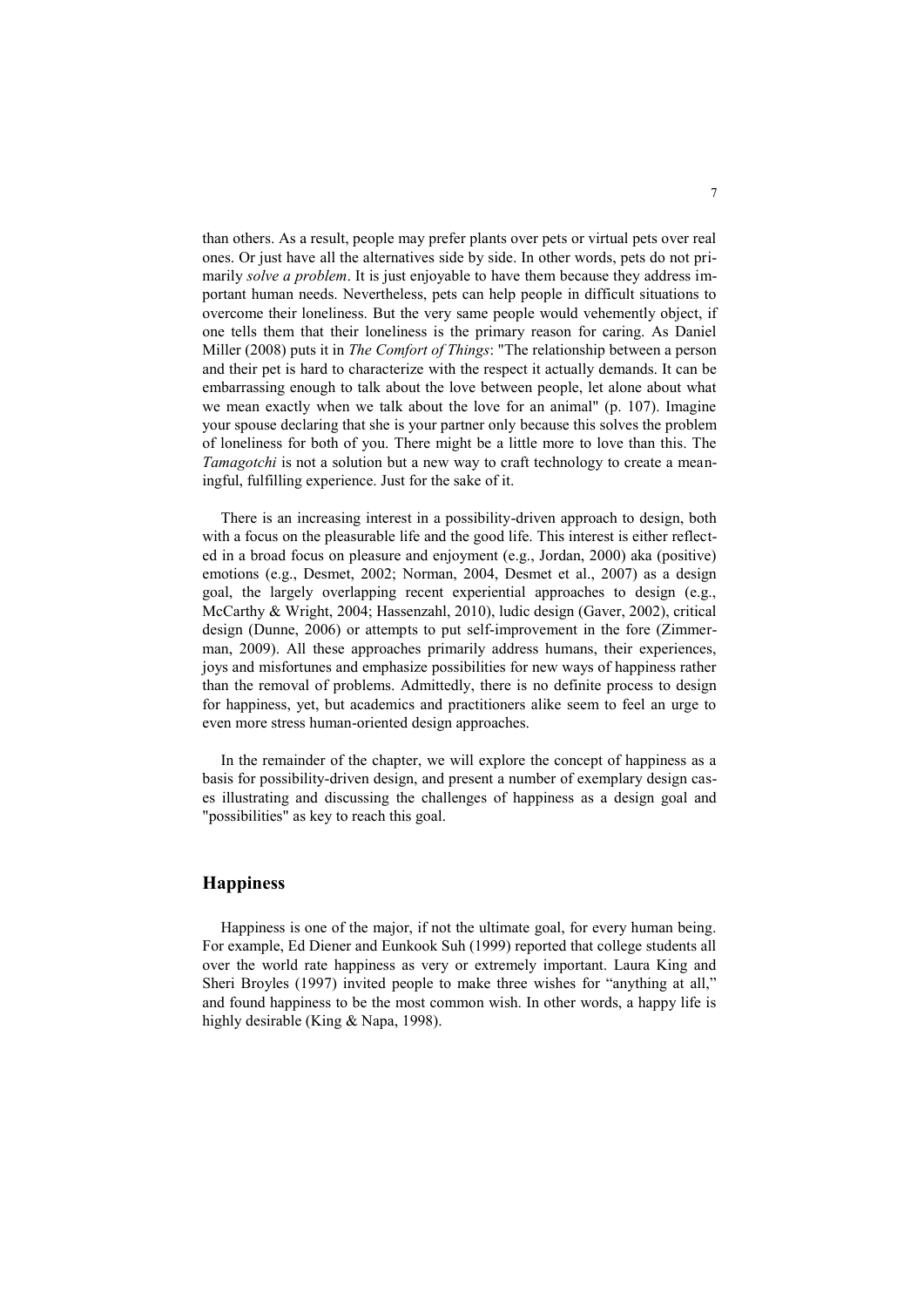To be happy is a quality in itself and a lot of research has been devoted to indentifying the conditions for, and the causes of, happiness. Moreover, in the last years, several beneficial consequences of happiness have been empirically demonstrated. Sonja Lyubormisky, Laura King, and Ed Diener (2005) showed that happy people are successful in many life domains and that these successes are at least in part due to their happiness. Happy people are more social, altruistic, active, like themselves and others more, have strong bodies and immune systems, and better conflict resolution skills. Moreover, happiness promotes constructive and creative thinking. In short, happy people are healthier, more successful, and contribute more to the lives of others.

Given all these positive consequences of happiness it seems only natural to make it the major objective for design. To do so, designers need to find answers to questions such as: what causes happiness? How can people become happier? Can we deliberately make them happier? Although answers to these questions are fundamental to our understanding of human functioning and flourishing, empirical research in the social and behavioral sciences on happiness is a rather recent phenomenon (Larsen & Eid, 2008). This phenomenon finally led to of the new discipline of psychology called *Positive Psychology* briefly mentioned in the previous section. Researchers working in this field argued that happiness has an affective and a cognitive component. The affective component is the balance of negative versus positive affect experienced on a day-to-day basis – an individual's cumulated ratio of positive to negative affect (Larsen & Prizmic, 2006). The cognitive component is the amount of global satisfaction individuals express with their lives (Diener, Suh, Lucas, & Smith, 1999). In other words, a happy person is feeling good most of the time (i.e., experiences frequent positive emotions, like joy and affection, and only little negative emotions) and is satisfied with life. An unhappy person is feeling bad most of the time (i.e., experiences frequent negative emotions like anger and anxiety, and little positive emotions) and is dissatisfied with life.

A challenge for those who want to increase their happiness is that there is no single determinant of happiness. Some conditions seem to be necessary (e.g., mental health, positive social relationships), but they are not, in themselves, sufficient to cause happiness. They are "hygiene factors" or "enablers", but not the drivers of happiness. Ed Diener compared happiness to a recipe (in Larsen & Eid, 2008). Most good recipes call for several ingredients. Some ingredients are essential; others merely add a particular flavor or texture to the dish. Take a good risotto. It needs rice, onions, garlic, wine, parmesan, butter, and many other things. Rice is essential, but a risotto can be tasty without deglazing the braised onions and rice with the wine. And obviously, it is also not the rice alone, which creates a wonderful risotto. One needs a number of ingredients put together in the right way. The same holds true for happiness – there are several crucial ingredients, none of them alone sufficient to make a person happy.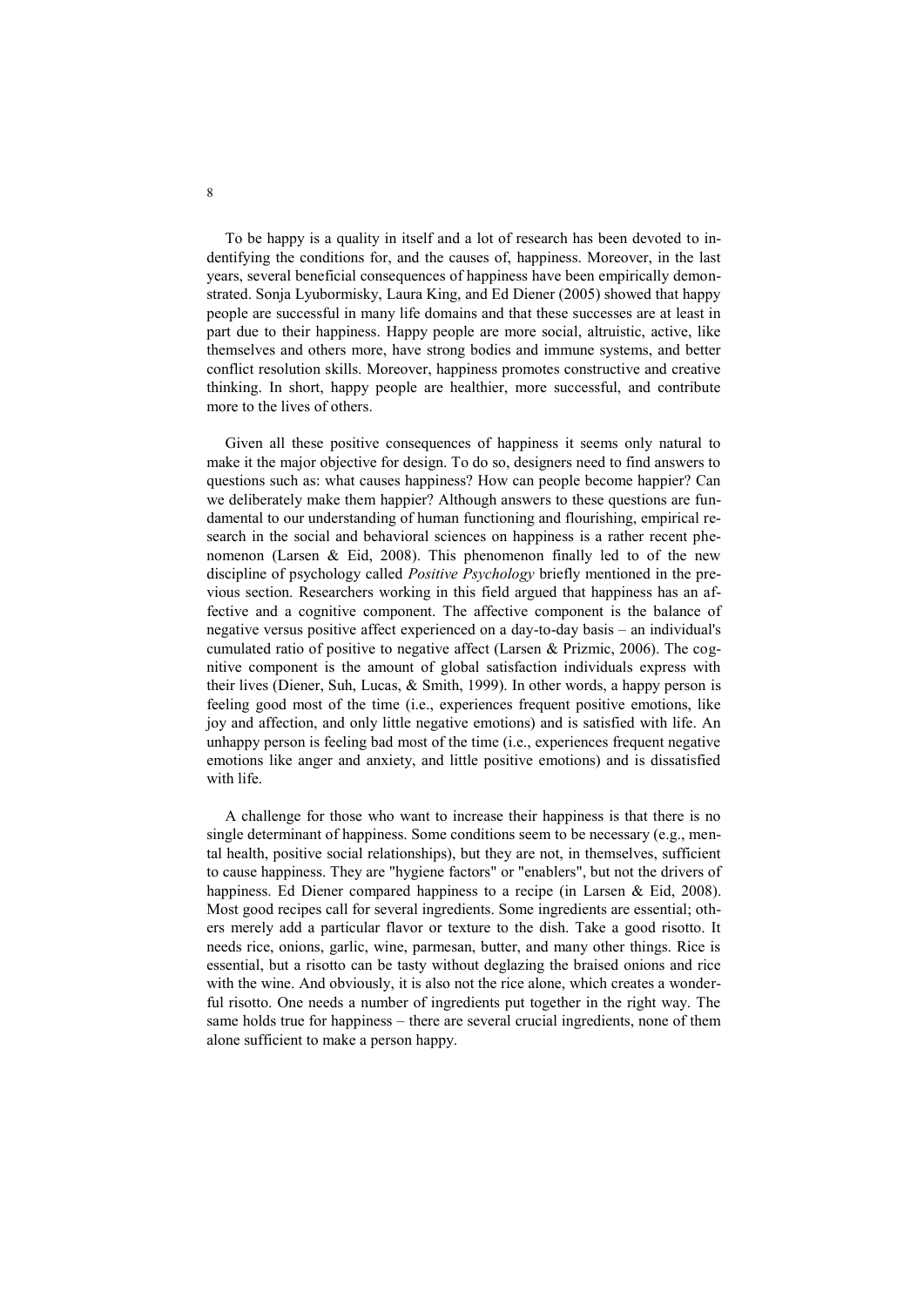Within the broad context of research on happiness, two views, that is, "recipes," of happiness have been identified and labeled after Aristotle"s (350 B.C.E./1998 C.E.) classical distinction between *Hedonism* and *Eudaimonia*: The hedonic view focuses on happiness that stems from savoring life"s *pleasures*. This requires an ability to enjoy beautiful sunsets, a delicious meal, a warm bath and good company. Hedonic happiness arises from the experience of positive feelings, *per se*. It involves not only the pursuit of activities that are pleasurable, but also the pursuit of one"s ability to truly enjoy these activities. In other words, becoming happier does not necessarily require more pleasurable activities, but can also be realized by taking more pleasure in our activities.

In contrast, the eudaimonic, or virtue-based, view focuses on happiness that stems from the fulfillment through engaging in meaningful activity and the actualization of one"s true potential (e.g. Deci & Ryan, 2000). This requires an ability to identify meaningful life goals, and to attain them. People, who strive for something personally significant, whether it is learning a new craft, changing careers, or raising moral children, are happier than those who do not have strong dreams or aspirations. Meaningful goals provide direction, *raison d'être*. Committed goal pursuit provides a sense of purpose and a feeling of control over our lives. The process of working towards a goal, participating in a valued and challenging activity, is as important to well-being as its attainment itself. Meaningful goals connect abstract values, such as being autonomous or feeling related, to everyday activities. Examples are: developing a drawing talent, contributing to the lives of others, bringing joy to people through music, raising children in the best possible way. Ed Diener and Eunkook Suh (1999) proposed that effective meaningful goals involve approaching a desirable outcome (as opposed to avoiding an undesirable outcome), and enable a person to continually experience new challenges, take on new opportunities, and have a variety of experiences. In that sense, meaningful goals are possibilities rather than problems solved.

While *Hedonism* simply recommends identifying and enjoying the enjoyable, *Eudaimonia* takes a more normative stance. It prescribes ways of living in the world, which eventually lead to fulfillment and, thus, happiness, but may not be common practice or at least may not be easy to implement. It may need an "intervention," that is, making someone doing something, she might not normally engage in, to make her happier. Remember, one of the determinants of happiness in the hedonic sense is the balance between experienced positive affect (PA) and negative affect (NA). A classic theory is the *Hedonic Treadmill* theory, originally proposed by Philip Brickman and Donald Campbell (1971). This theory suggests that people adapt to both good and bad events and return, over time, to their hedonic set point. For example, after an extremely good event, such as marrying the person of his or her dreams, a person initially reacts with strong PA but eventually adapts and returns to his or her baseline level of PA. A similar adaption process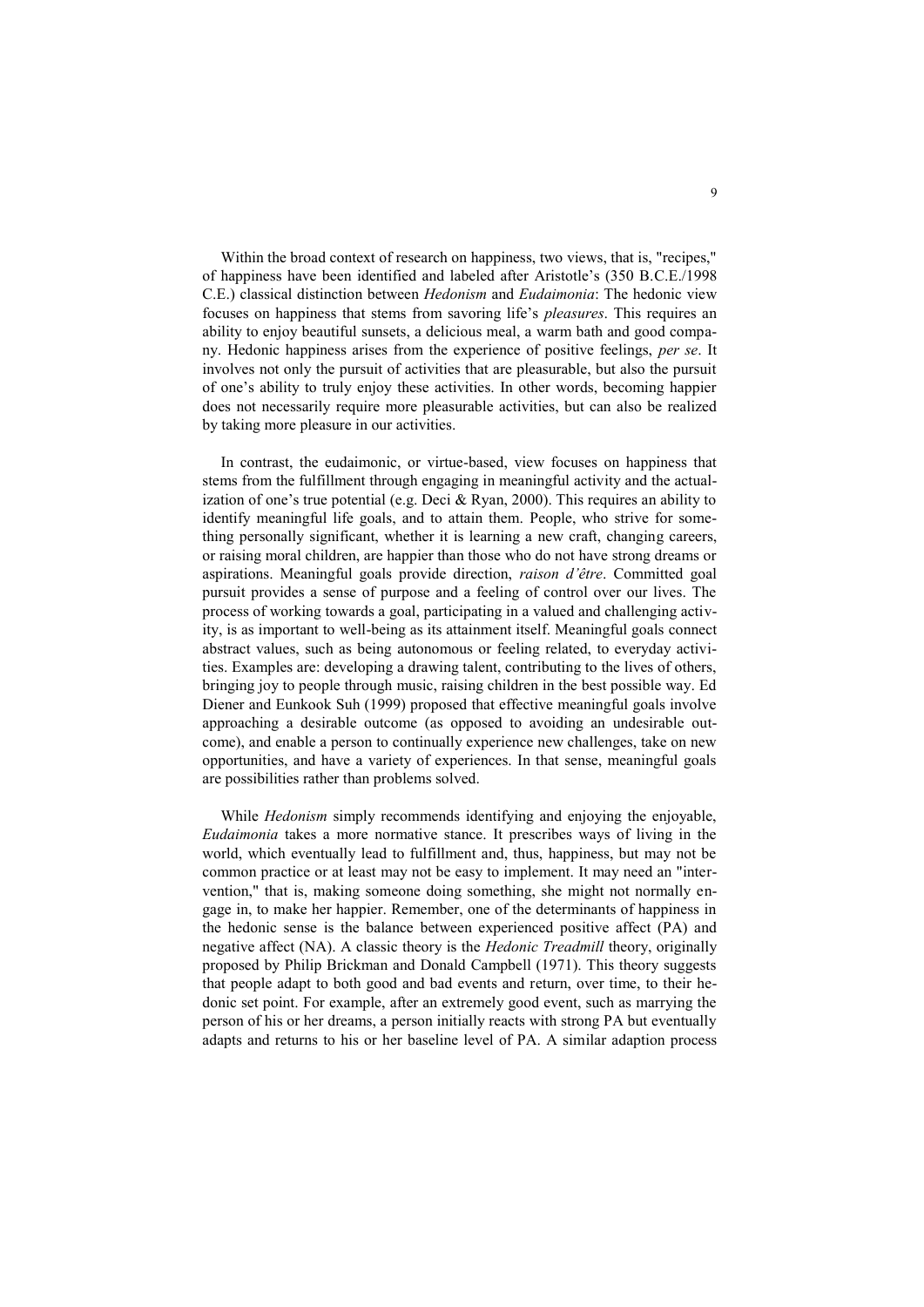occurs for negative events. A person reacts to a bad event with strong NA but eventually adapts and returns to his or her baseline level of NA. A particular ruthless quality of the *Hedonic Treadmill* is that negative events produce relatively more intense and longer-lasting affective reactions than positive events: we adapt more quickly to good events than to bad events (Brickman et al., 1978). However, in a recent review of the *Hedonic Treadmill*, Ed Diener and colleagues (2006) proposed that adaptation is not nearly as inevitable or automatic as is implied by the original theory. The rate and extent of adaptation to various events show wide variability across individuals, and there are opportunities to "overcome" the *Hedonic Treadmill* by employing strategies that stimulate cognitive reappraisals, that is, re-thinking a given situation. Given this premise, researchers have introduced and validated a variety of strategies to increase happiness. But although widely available in literature and validated to be useful, not many people seem to pick up those strategies by implementing them into their daily lives. Comprehension is one thing; action another. Here is an opportunity for design, by seducing, stimulating, or challenging people to overcome the *Hedonic Trea*dmill through designed interventions. An example for an intervention is Martin Seligman and colleagues' (2005) "gratitude visit": Participants had one week to write and deliver a letter of gratitude in person to someone, who had been especially kind to them but had never been properly thanked. In fact, this simple exercise led to a significant increase in happiness directly after the exercise (compared to a placebo control group), which then lasted for a month. While these kinds of activities make us happy – at least for a while – it requires some external impulse to actually do it. This is typical for eudaimonic happiness. The hedonic is more obvious to us and much easier to implement.

The distinction between *Hedonism* and *Eudaimonia* is sometimes referred to as "the pleasurable life versus the good life." Note that the distinction is artificial: A good life is also a pleasurable life. Aristotle, himself, saw pleasure as an integral part of eudaimonic living in the sense of an outcome and the more recent research literature is rife with examples of how *Eudaimonia* and *Hedonics* intertwine (King, 2008). Many aspects of the meaningful life (e.g. warm relationships with others, personal mastery) are strong sources of enjoyment and hedonic pleasure.

For possibility-driven design, however, the "pleasurable-life/hedonism" versus "good-life/eudaimonia" distinction is useful. We may need two different strategies to design for happiness through identifying new possibilities. One is to design for hedonics, the "pleasurable life." This implies the design of products that are a direct sources of pleasure by creating or mediating pleasurable experiences rooted in human values and evidently pleasurable activities.

The other is to design for the good life. This implies the design of products that represent meaningful, but maybe non-obvious goals and help people attaining those goals. The following section seeks to further pinpoint some crucial aspects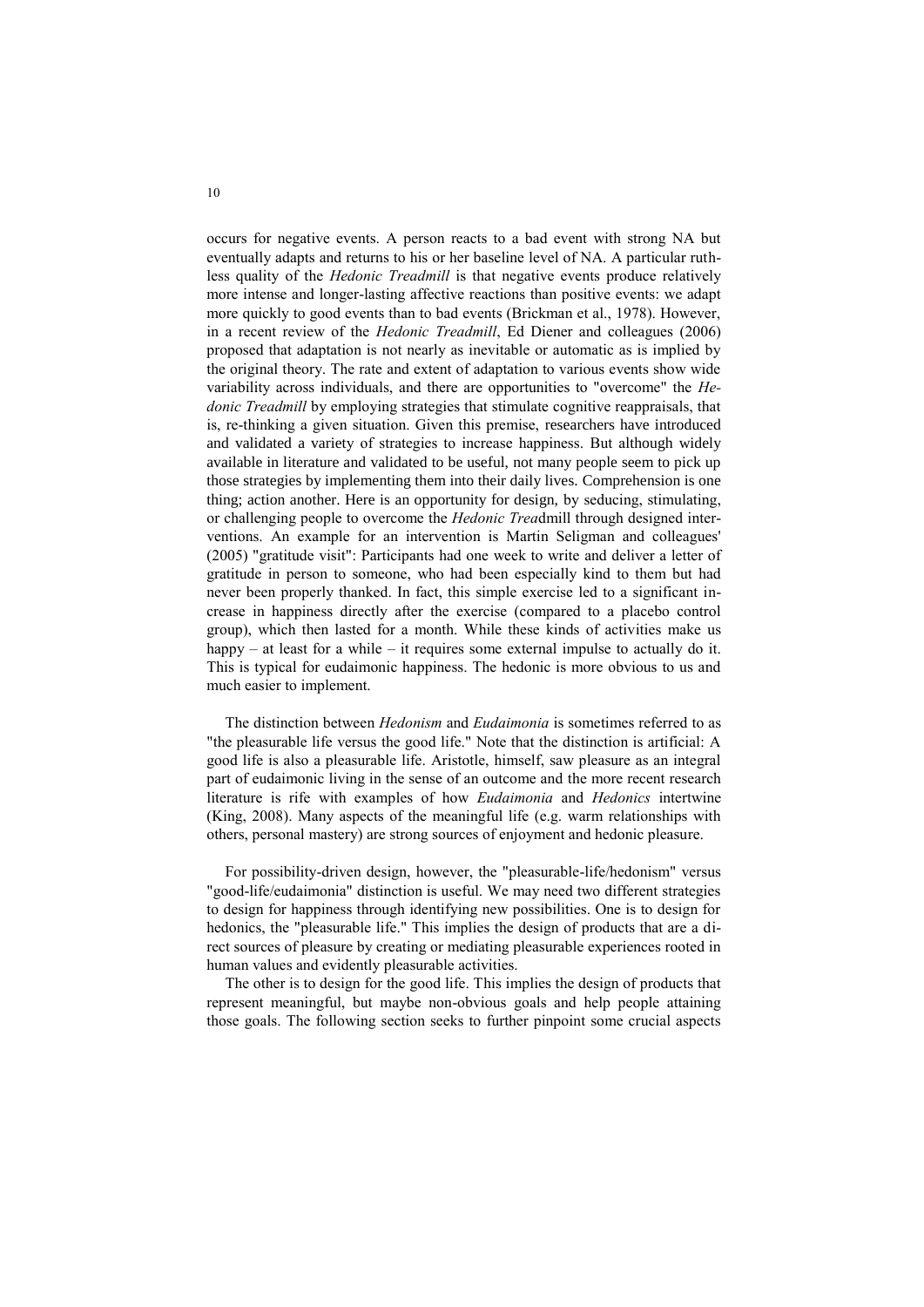of designing for possibilities, the pleasurable and the good life, by presenting and discussing example projects and outcomes.

# **Designing for happiness**

Design needs a starting point, an idea, a seed to nourish and grow. While a problem-driven approach takes a problem as a start, a possibility-driven approach looks out for a possibility. Importantly, this possibility must be rooted in our knowledge of happiness, in human practice and human needs. Only too easily, a technology alone might be understood as a possibility.

Design can not only contribute to happiness by creating or mediating positive experiences (the pleasurable life/hedonism), but also by stimulating people"s awareness of their abilities to increase their happiness (the good life/eudaimonia). Products that create or mediate positive experiences can even re-script existing experiences to be more pleasurable. Products that increase one's awareness, on the other hand, will challenge or inspire its user to act or think in a different, bus assumingly better way. In the following, we will discuss both approaches.

# *Objects for the Pleasurable Life*

A first example of a project rather looking for possibilities for pleasure is the *Travel Experiences* project, supervised by the second author and Matthias Laschke, and carried out in cooperation with the *Deutsche Bahn* (German Rail). The *Bahn* as an organization stresses the instrumentality of transportation. It focuses on speed and timeliness – in short: efficiency. Many activities of the *Bahn* attempt to repair discrepancies between the seemingly ideal state of zero time needed for travel and the current state (about 100km/h on average). While attaining the ideal state is futile (at least with currently available technology), this approach blatantly ignores the positive experiences people can have in trains and while travelling in general – it employs a "disease model" of travelling.

In his TED talk *Life lessons from an Ad Man* (http://www.ted.com/talks/lang/eng/rory\_sutherland\_life\_lessons\_from\_an\_ad\_ma n.html), Rory Sutherland made fun of this:

"Here is one example. This is a train which goes from London to Paris. The question was given to a bunch of engineers, about 15 years ago, "How do we make the journey to Paris better?" And they came up with a very good engineering solution, which was to spend six billion pounds building completely new tracks from London to the coast, and knocking about 40 minutes off a three-and-half-hour journey time. Now, call me Mister Picky. I'm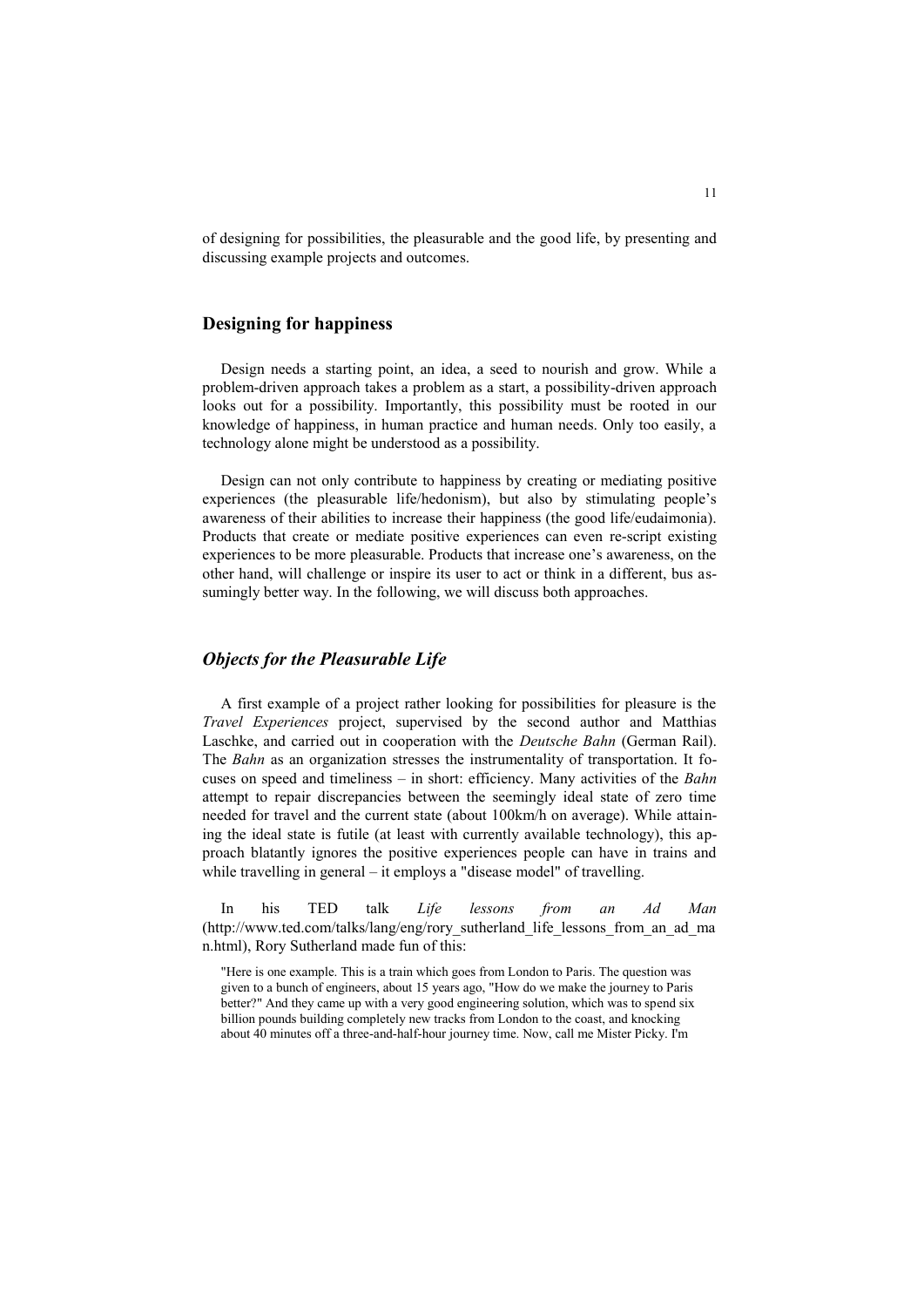just an ad man ... ... but it strikes me as a slightly unimaginative way of improving a train journey merely to make it shorter. Now what is the hedonic opportunity cost on spending six billion pounds on those railway tracks? Here is my naive advertising man's suggestion. What you should in fact do is employ all of the world's top male and female supermodels, pay them to walk the length of the train, handing out free Chateau Petrus for the entire duration of the journey. Now, you'll still have about three billion pounds left in change, and people will ask for the trains to be slowed down. [...] this shows that engineers, medical people, scientific people, have an obsession with solving the problems of reality"

Sutherland turns travelling from a problem to a possibility – admittedly with a debatable mixture of beauty and alcohol. But while the *How* remains a matter of style, the general message is clear: one can have fun with travelling; it is not just a problem.

To explore potential enjoyments, we started to collect positive travel experiences – through interviews in trains or other places, through an onlinequestionnaire and the interest-based, unstructured exploration of available information on travelling, such as travel reports, novels, train-related websites and so on. The result was a repository of positive experiences – short narratives, true stories – which could be further analyzed to better understand the underlying mechanism. We call this mechanism an "experience pattern" (Hassenzahl, 2010, pp.70). It is a potential, a possibility to make people happy – at least in the small. Obviously, collecting and analyzing is central to almost any systematic approach to design. But, only rarely these approaches focus on positive stories as a starting point. Much more common is a focus on problems, barriers and gaps to a seemingly ideal state.

Yuki Ishiguro collected an interesting story: "Joe, 27 years, student, uses the train regularly. One day, he forgot his book. Sitting there with nothing much to do, he started to listen into other travellers conversations. Some were really interesting. Joe tried to remain inconspicuous and felt the positive, adventurous excitement of doing something pleasant, but slightly suspect." Yuki called the underlying pattern the *Voyeur*. The enjoyment of the *Voyeur* has many sources: the interesting stories embedded in the overheard conversation, the potential of new, interesting insights into other people's lives, and doing something slightly suspect, a lust to transgress. In fact, other students gathered similar stories, adhering to the same pattern. In addition, a previous project on experience design together with Joonhwan Kim and his team from *Samsung* identified the *Voyeur* as a possibility to stimulate people. An example story was: "Marc is in a café. He has an appointment with his wife, who is already late. At the next table a couple is discussing their relationship problems. It is so interesting! Marc turns away slightly, grabs a paper and pretends to read to avoid any attention. In fact, he listens in and enjoys the couple's discussion. When his wife arrives, he tells her what he just did (she frowns slightly) and presents an exciting, half-true version of what he had heard". Note the precondition, a lack of stimulation, which appeared to be important in Yuki's story as well (Joe forgot his book, Marc is waiting). This hints at the under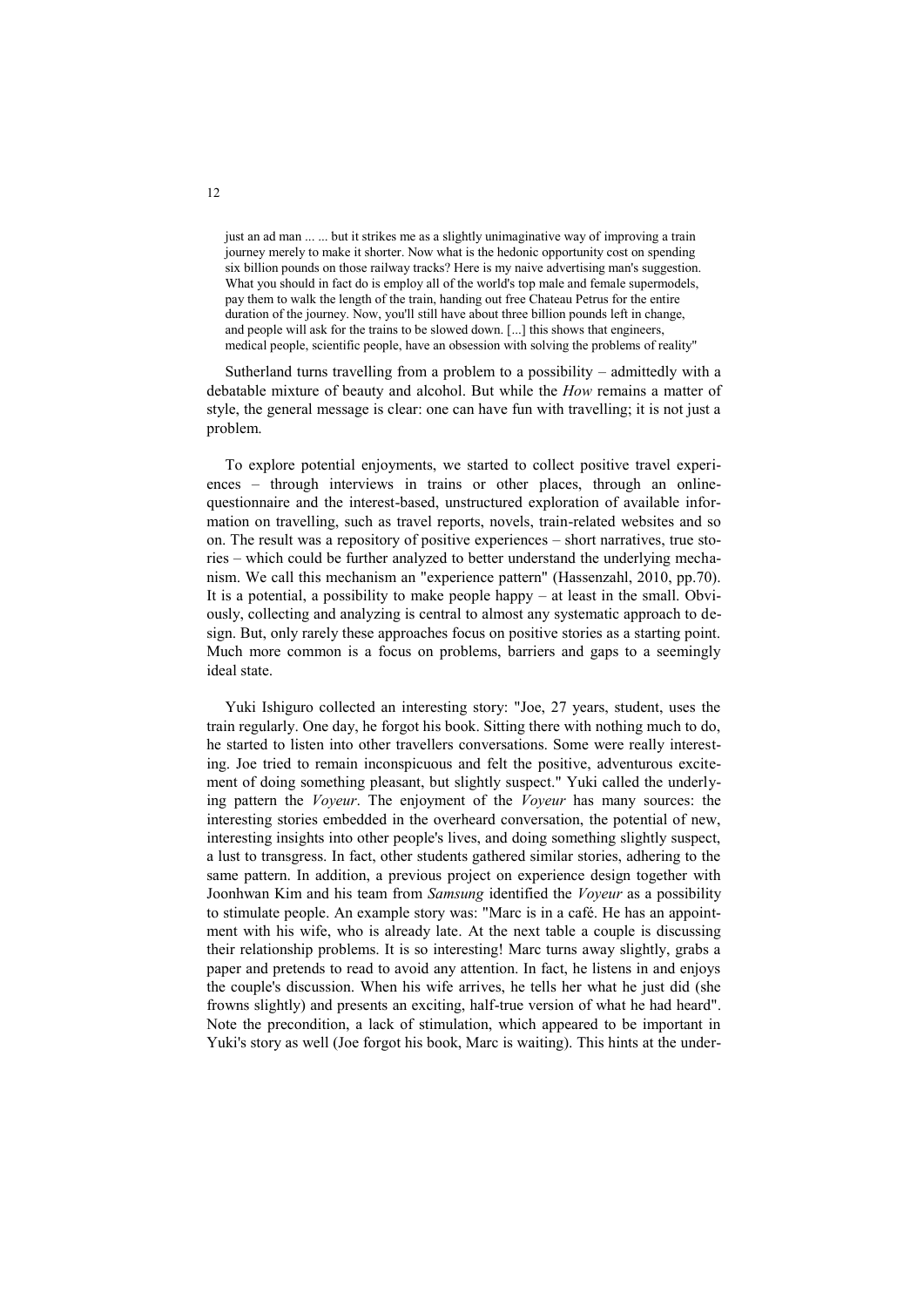lying need for stimulation, which the *Voyeur* addresses. We argued elsewhere that experience patterns need to resonate. Resonance is a feeling of "recognition" and affirmation by other people (Hassenzahl et al., 2010, p. 71). Ask yourself: do you enjoy a bit of mild voyeurism now and then. You don't have to answer, we know you do.

The *Voyeur* is a possibility, a blueprint experience, which can be re-told through an object. Yuki envisioned *Wo-Hör*, a type of on-board entertainment system. Each double-seat row has a microphone and an earpiece (see Figure 6).



**Fig. 6.** Yuki Ishiguro's *Wo-Hör*.

Turning the earpiece results in randomly zapping through the seat rows, with those nearby excluded. The chord of the earpiece is relatively short to create a voyeuristic posture while listening-in, similar to looking through a peephole. The moment a microphone is activated, that is, someone listen in, it opens visibly to the ones overheard. They can stop others to listen in by manually closing the microphone through a slight touch on one of its petals. The system then takes care that this microphone is not activated for a certain period of time. If the "voyeur" stops to listen in, the microphone closes again.

*Wo-Hör* is an interesting example. It does not primarily solve a problem, but offers an alternative way of passing time in a train. (However, some may argue that boredom is the problem solved.). It takes a "found" story as its starting point, extracts the pattern, contextualises it, that is, adapts it to the context of a train, and significantly re-scripts it. The re-scripting is an act of *Experience Design* (Hassenzahl, 2010). At first, the concept appears as an invasion to privacy. A closer look reveals how carefully Yuki addressed this topic. Other than in the real story, the people overheard remain anonymous. This focuses the voyeur on the story told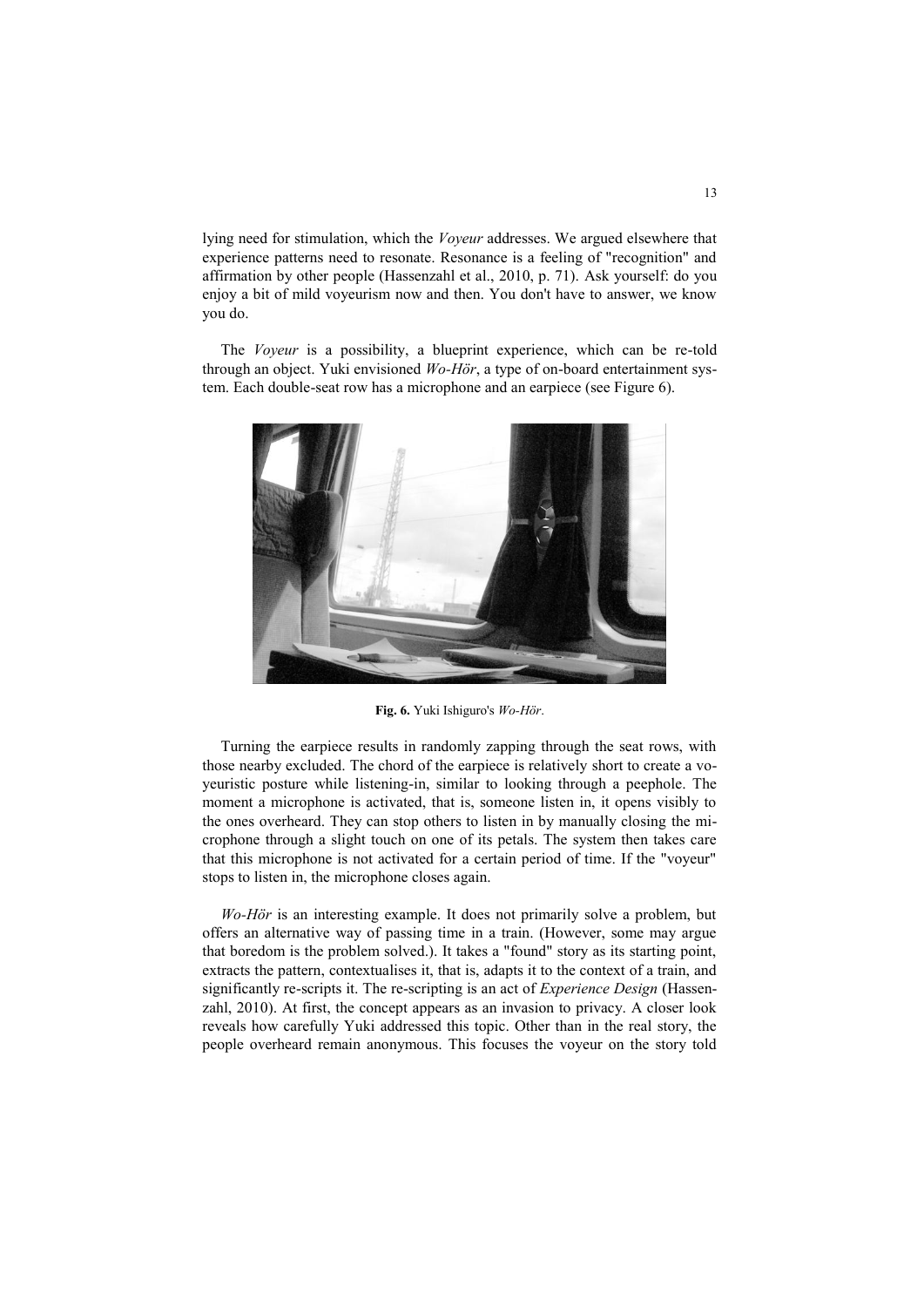and not on the people who tell the story. In turn, to listen in becomes more public, because it requires to pick-up the earpiece. Through the visible opening of the microphone, to be overheard becomes more explicit for the one to be overheard. This allows for better control and introduces a "reflective" element. People overheard could craft stories to keep the voyeur engaged. All these were deliberate design decisions made by Yuki to create an enjoyable and meaningful experience through a technology.

Other examples aiming at creating a positive experience are the *Show-Off Glove*" by Dorothea Facchini, and the *Kaleidoscope Cooking Pots* by Rosie Paulissen. Both products were part of a project, which asked twenty design students to design a product that makes the dinner routine more pleasurable (supervised by the first author and Erdem Demir). Each student worked with a different user. Again, the focus was not to solve apparent problems in a dinner routine, but to find possibilities of enhancing and re-scripting the *Status-Quo*.



**Fig 7.** Sinan and his compressed lunch in the box.

Dorothea"s "user" was Sinan, a Turkish masters student. Sinan enjoys having lunch with his two best friends, making it the social event of the day. Because all three dislike the university canteen food, they take turns in preparing lunch and dinner. Upon his turn, Sinan makes sure to prepare more than enough food. Although he does not seem to particularly enjoy preparing lunch, Dorothea found his cooking routine to involve little moments of pleasure. These are moments in which he can display his physical strength, a hint of muscular comradeship. For example, he enjoys squeezing lemons with his bare hands or makes a show of how much he can eat. He also enjoys to force-fit the food into the *Tupperware* box (Figure 7). All this adds an element of playful competition to the lunch experience.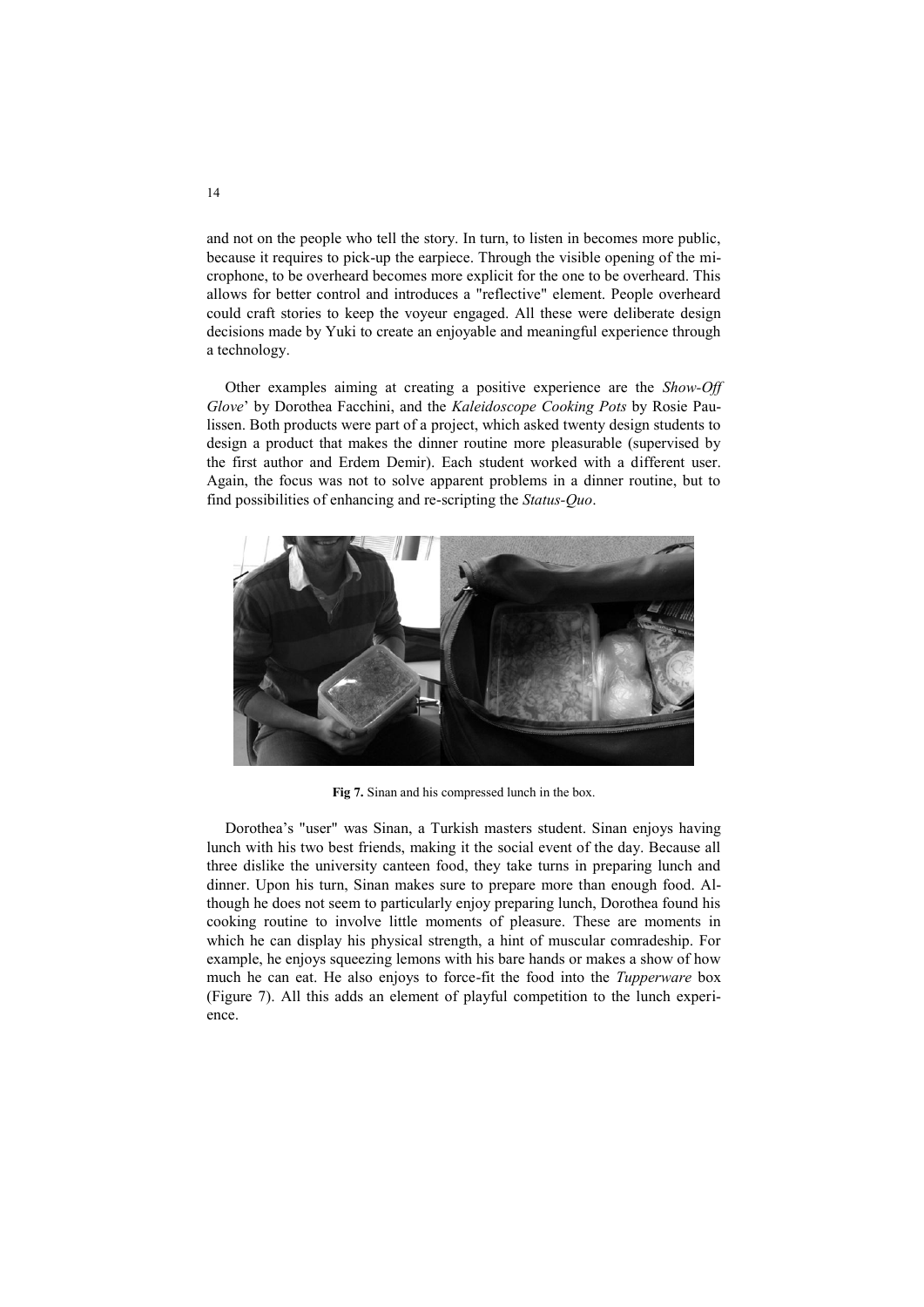

**Fig 8.** Dorothea Facchini's *Show-Off Glove*

Based on this, Dorothea designed an object adding pleasure by addressing Sinan's joy for the display of nonchalant masculinity. The resulting product, the *Show-Off Glove* (Figure 8), enables Sinan to scoop and serve hot food directly from the cooking pot. It is made of heat resistant silicone and has an integrated cup with a concave surface that enables him to put sauce or dip on top of the served food. The glove isn't enjoyable in itself, but it enables an enjoyable action: using the hand to scoop and serve hot food. It is a simple idea that does not solve a problem; it merely provides pleasure through a new possibility for action.

The *Kaleidoscope Cooking Pots* came from the same project. The "user" was Sue, a young Japanese woman who usually cooks for herself and eats alone. When taking a look at Sue's dinner situation, Rosie noticed her practical and goaloriented cooking behaviour. When cooking, all she seems to care about is the end result: her dinner. The preparation itself is not something she enjoys. She finds it too time consuming. In addition, Sue does not seem to recognize her own creative cooking skills. She believes that she always prepares the same simple and boring meals. However, through observation, Rosie noticed that Sue prepares a variety of different meals using a wide selection of fresh ingredients. Like Sinan, Sue found little general pleasure in cooking. However, there are little things she enjoys: Cutting the vegetables in very small pieces, making a nice visual presentation of the food on the plate, paying attention to colours and shapes.

Rosie set out to make cooking enjoyable for Sue by using the appearance of the food. This resulted in a set of cooking pots that add a touch of visual magic. The pots have polygon shapes and mirroring inner surfaces. As soon as ingredients are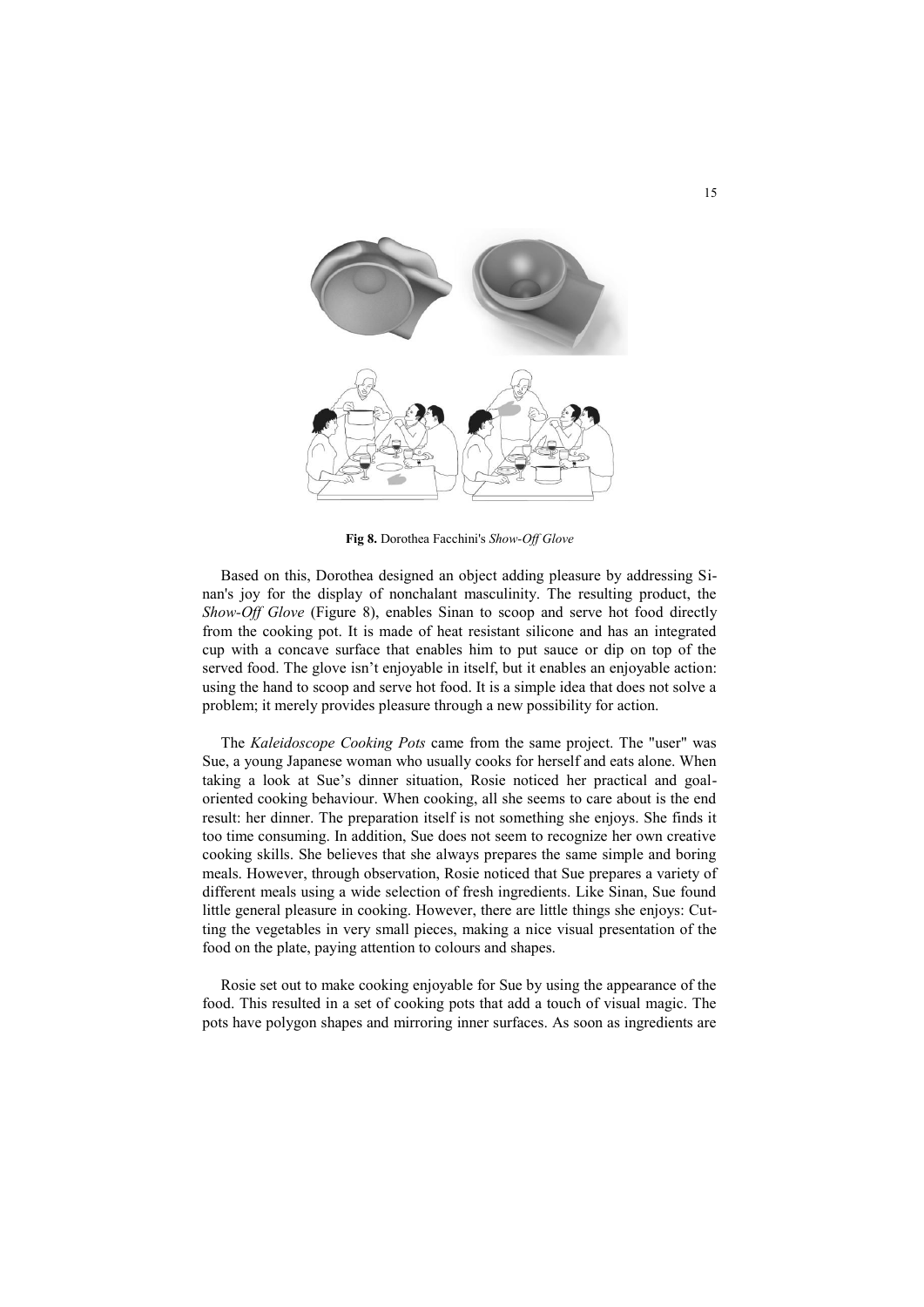added to the pot, a kaleidoscopic effect appears. Adding ingredients results in an explosion of shape and colour (Figure 9).



**Fig 9.** Rosie Paulissen's *Kaleidoscope Cooking Pots*.

Shapes and colours are multiplied and magnified, and the patterns, shapes, and colours keep changing, when stirring the food. This will add a new layer to Sue' cooking experience, making her reflecting and playing around with the aesthetics of cooking, instead of just viewing it as a mere instrumental action.

The *Show-Off Glove* and the *Kaleidoscope Cooking Pots* illustrate that pleasures are personal: different people have different dinner routines, which call for different possibilities. Designers need to understand both, dinner routines and the possible sources for pleasure. Sue would probably not find that much pleasure in scooping food with her hands from the pot, just like Sinan may not enjoy the kaleidoscopic effects of the cooking pans. At the same time, we may try to find more universal sources of pleasure by looking at groups of people that share something, like being a patient as in the *Radio Contact* example, or riding a train as in the *Wo-Hör* example.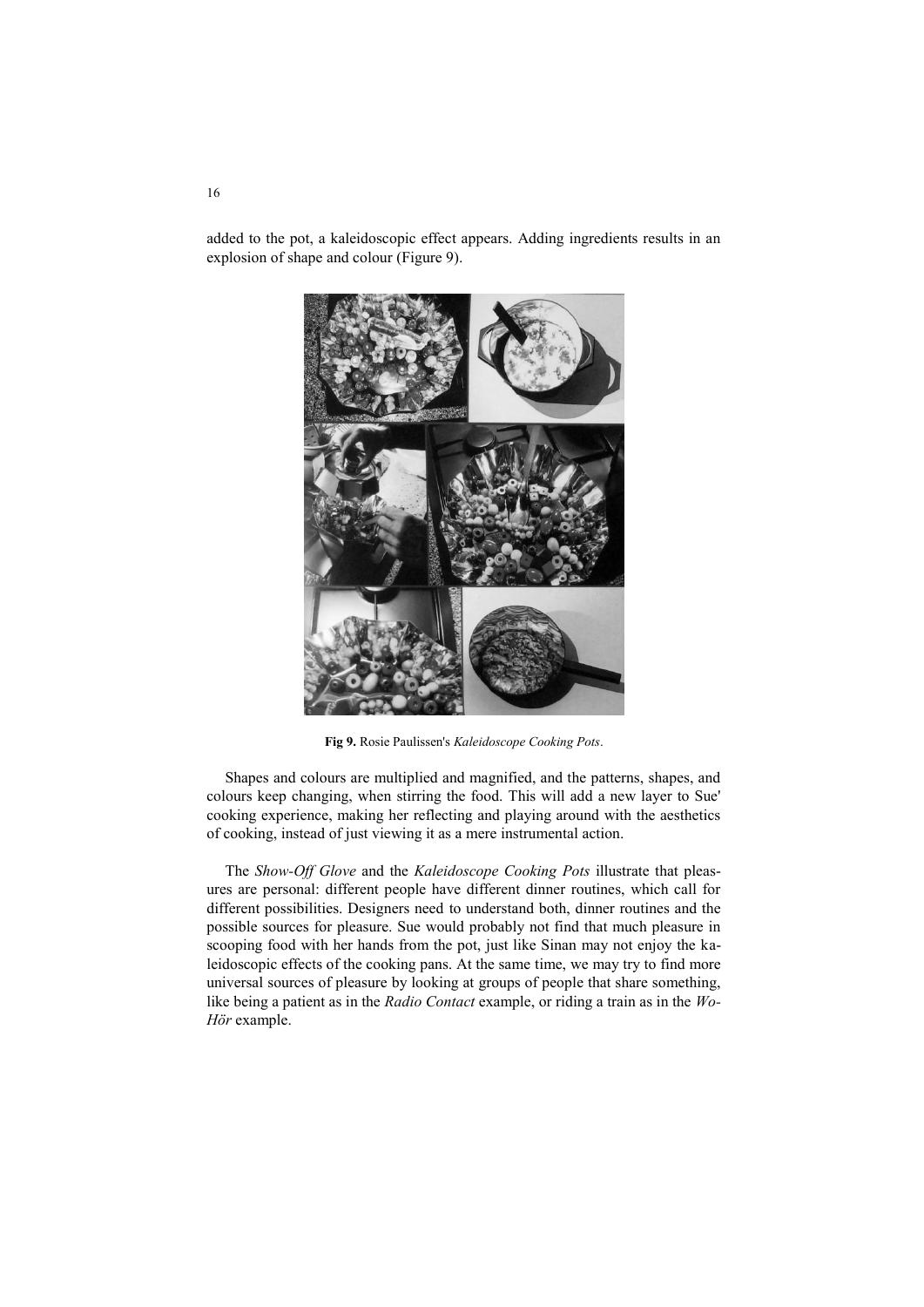Such an example of a more general pleasure from the *Deutsche Bahn* project is Gary Kunkel and Bartosch Cylkowski's *Daydream* (see Figure 10).



**Fig. 10.** Gary Kunkel and Bartosch Cylkowski's *Daydream* (video still).

Gary and Bartosch observed that people use time in trains for contemplation. People rest their heads against the side of the train, typically with a jacket or something similar as support and cushion and watch the landscape flying by, savouring sights, speed and rhythm of the train – just like in Kraftwerk's *Europa Endless*. Gary and Bartosch decided to enhance this experience, to make it even more hedonic, by designing a special pillow, optimized for resting the head against the side of the train or even the window. In addition, this pillow contained a loudspeaker. While in use, it plays back ambient sounds, which match elements of the landscape passing by. For example, forest-like sounds when the train passes a forest, bubbly sounds when it follows a river. This general soundscape is interspersed with more specific sounds, such as church bells, when passing a church or monastery. This creates the impression as if one can listen to the landscape behind the train's windows. However, instead of real sounds filtering through from the outside, the user is presented with a softened version of reality designed to make contemplation even better.

Obviously, all concepts presented here need empirical exploration and further research. While grounded in meaningful, positive stories, *Wo-Hör*, *Show-Off Glove*, *Kaleidoscopic Cooking Pots* or *Daydream* – at least appear – very different to the devices, we currently know and use on a daily basis. We view this as inherent to the possibility-driven approach. Or to put it differently: our current understanding of technology and its design is still firmly and most of the time implicitly based on the notion of solving problems. A different approach, will lead to different products, which may appear outlandish at first. Current research in consumer choice helps us understanding this phenomenon. Christopher Hsee and Reid Hastie (2006) presented a number of reasons, why a decision (i.e., the evaluation of an object) may differ from its experience: "Why don't we choose what makes us happy?" is their key question. One particular interesting phenome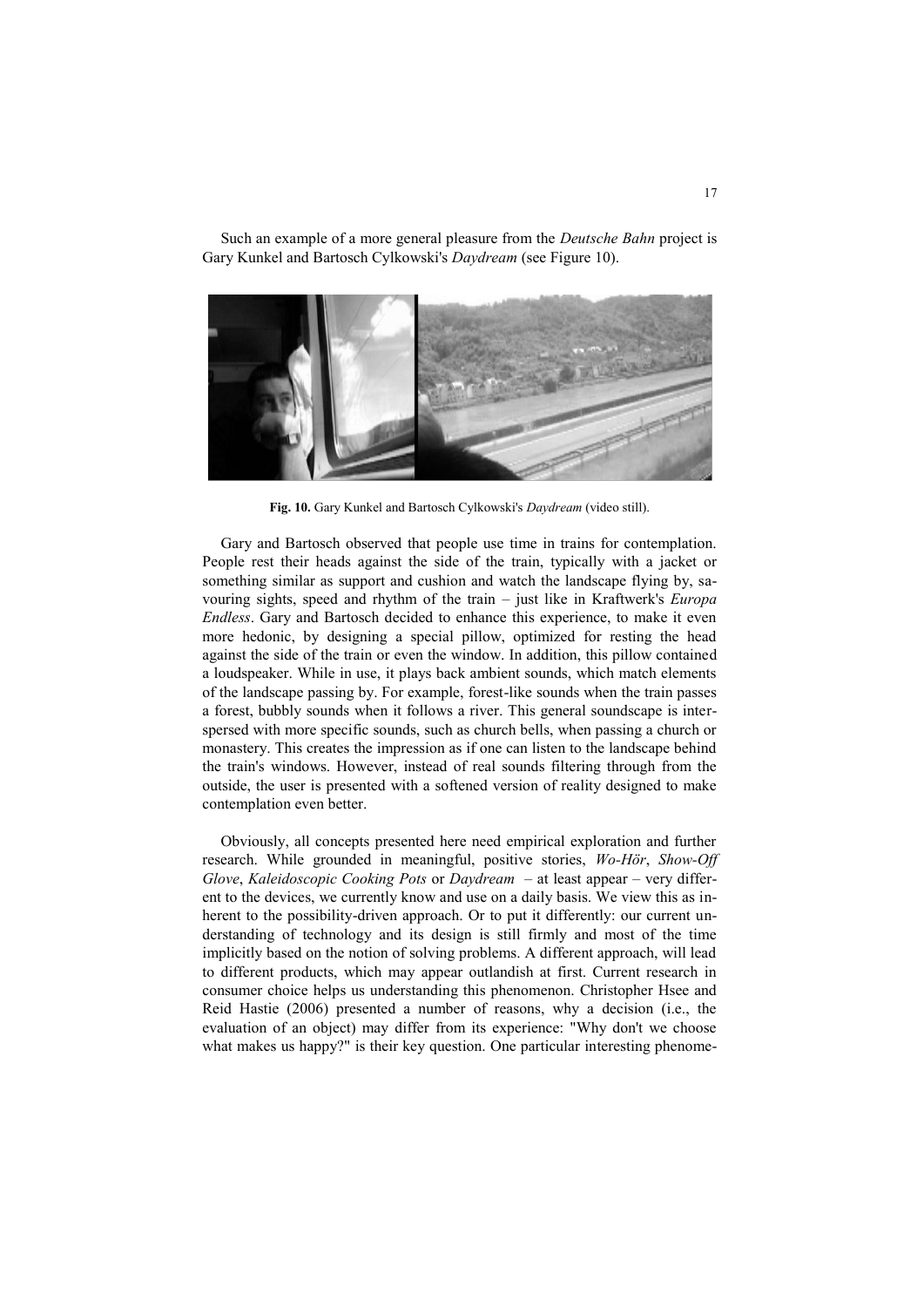non is what they call "lay rationalism" (see Hsee et al., 2003; and Diefenbach & Hassenzahl, 2009 for an application to the domain of technology). Hsee and Hastie (2006, p. 33) state: "Decision-makers strive to be rational [...] but, paradoxically, the desire for rationality can lead to less rational decisions. When decision-makers try to 'do the rational thing', it can prevent them from choosing what they predict to be experientially optimal." In one of their experiments, people got the choice between a small piece (worth \$0,50) of chocolate in the shape of a heart or a larger (worth \$2) in the shape of a cockroach. The majority of people took the cockroach, although they predicted the heart to be more enjoyable. A deeply ingrained norm of maximisation trumps people's experiential needs. A similar notion may work against a possibility-driven approach to design. Because of this, concept exemplars, their study and discussion become a crucial element of developing design for happiness.

## *Objects for the Good Life*

An example of a design that specifically is about creating interventions that stimulate people to adopt happiness strategies, is the *Tinytask* project by Hans Ruitenberg and the first author (2010). The central question was: Can strategies for subjective well-being be translated into or supported by tangible designs that inspire and persuade people to adopt these strategies into their daily lives? Hence, the aim was not to provide pleasurable experiences, but to increase the users' awareness of their ability to formulate and attain meaningful life goals as a source of happiness.

*Tinytask* is a system that offers novel experiences to attain happiness. By completing small and concrete assignments, users have many new experiences that can help them in finding out what makes them happy. Physical tokens that represent the commitment to an assignment are carried by the users and given away once the assignment has been completed. Users can collect the tokens as rewards and subtle reminders of their achievements.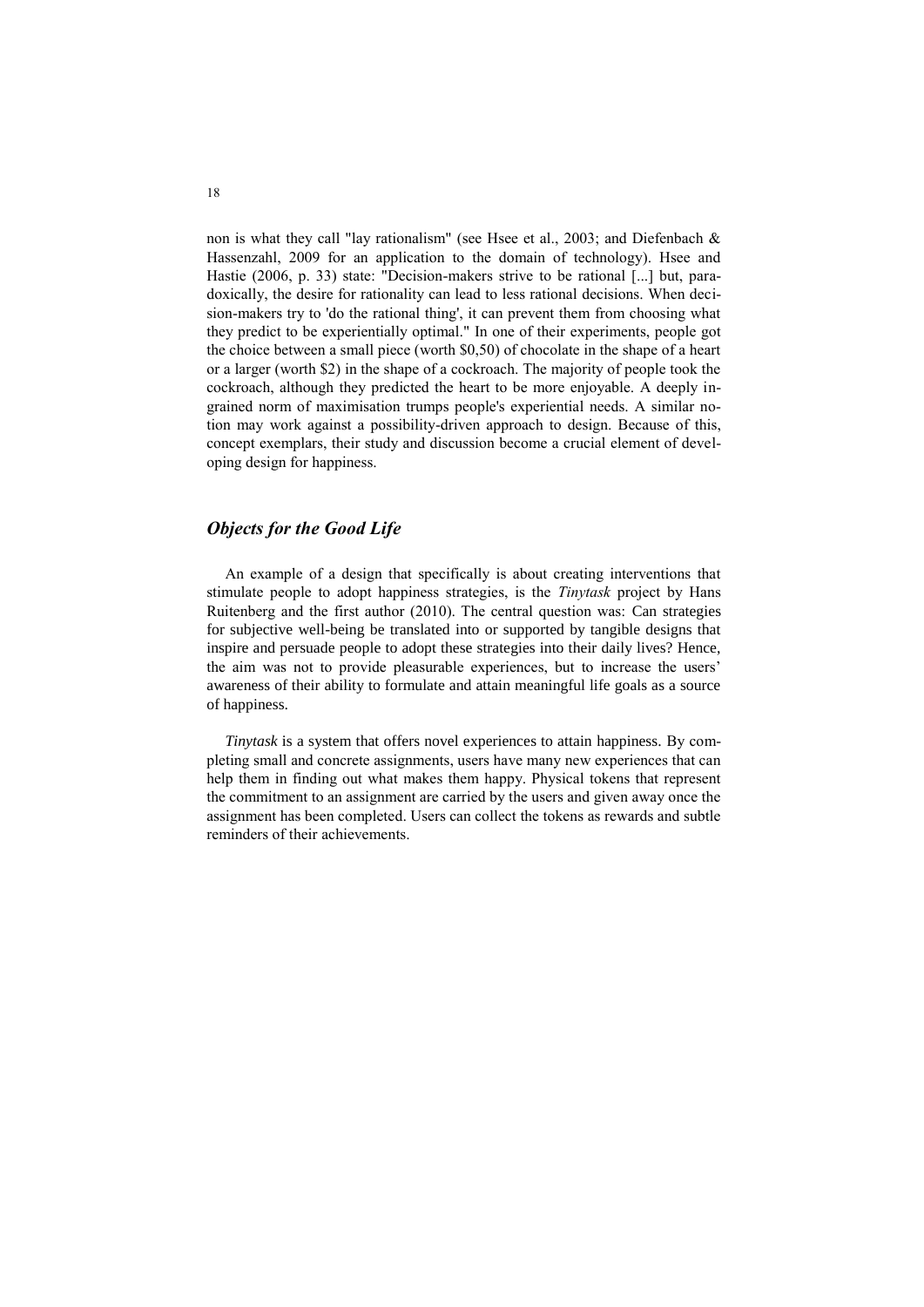

**Fig 11.** Hans Ruitenberg's *Tinytask*.

Users subscribe to *Tinytask* and receive a set of six key chains that contain small and concrete assignments related to twelve happiness strategies. Examples of these strategies are "practicing acts of kindness" and "avoiding over thinking." Each strategy was translated into a number of concrete possible activities one could engage in. Users commit to the assignments by adding the key chain to their key ring. The key chain has an oval shape and features two holes that intend to intrigue the user by enabling secondary usage (e.g. collecting them on a chain). The front of every key chain contains a poetic description of the assignment. The back shows a smiling face, a marker, and tinytask.nl. After receiving the key chains, the marker and poetic description prompts the user to find out more about the given task by visiting the *Tinytask* website. The key chain acts as a gentle reminder each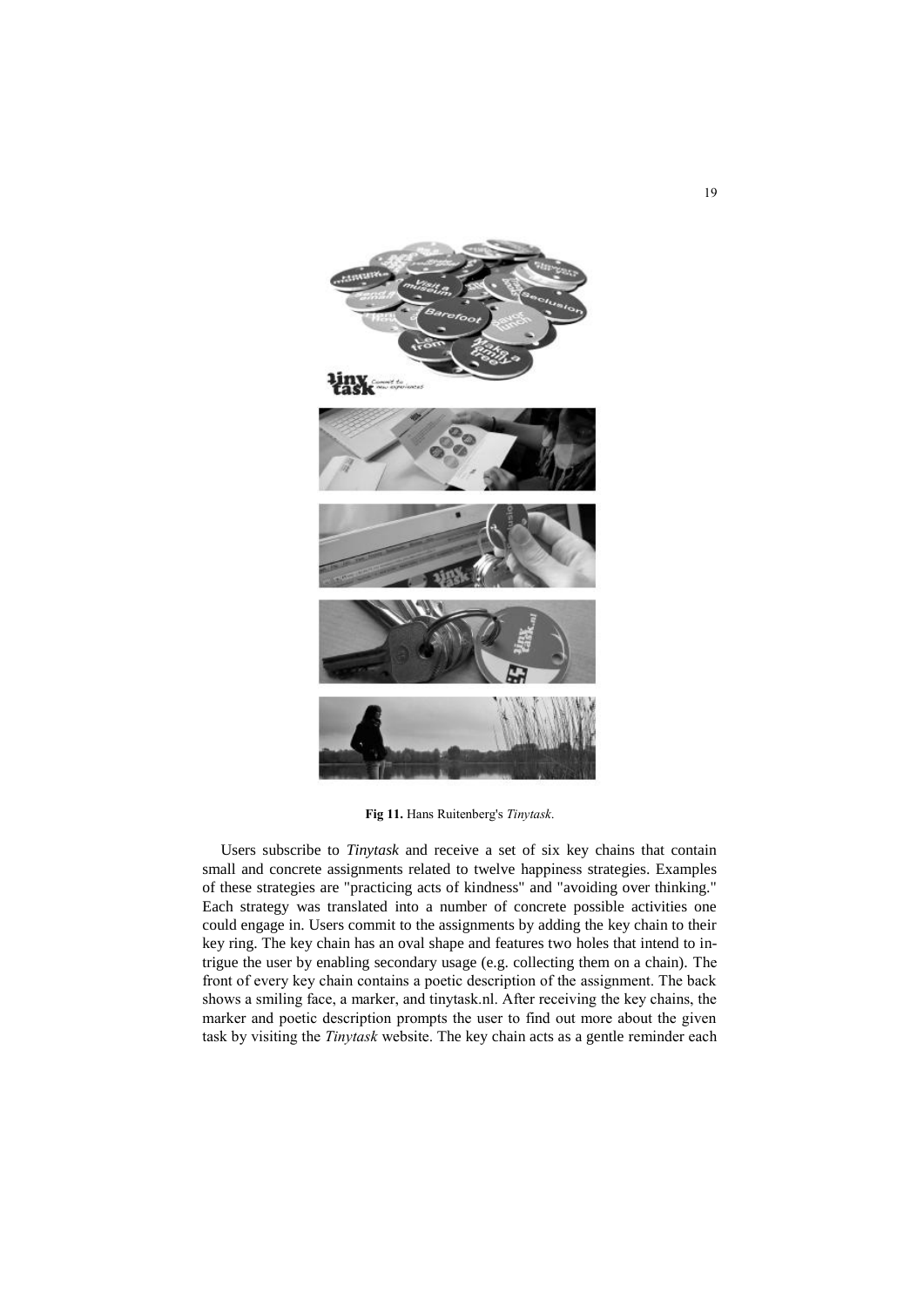time the user uses his keys. Further reflection may occur because of the semipublic nature of the key chain: People that spot the user"s key chain may inquire about it. Users add assignments to their profile page on tinytask.nl, confirm their completion and can add comments to reflect on the experience they made. *Tinytask* inspires and persuades people to break with routine and to engage in new activities based on happiness strategies. This should lead to making a habit of active experimentation and reflective observation. In short: being more attentive and considerate towards oneself.

A working prototype of the product/service combination was developed to test the effects on users. Sixteen people participated in a period of six weeks. The study showed that *Tinytask* had an effect on all participants. Although the number of tasks completed varied between four and twenty-four, all participants reported that they had become more aware of their routines and their abilities to increase their happiness. Due to limited functionality of the website prototype, participants could not reflect on their experiences online. However, conversations with others – in some cases elicited by the key chains – caused participants to increase their happiness awareness.

In line with the *Positive Psychology* movement, the *Tinytask* project focused on the ability of people to increase their happiness by deliberately engaging in happiness-enhancing activities. An important aspect of *Tinytask* is that it requires users, who are already motivated to participate, who want to change aspects of their lives. While *Tinytask* stimulates, it acknowledges the user's responsibility: People are free to ignore the tasks, and the key chain is not designed to apply an increasing sense of urgency, when being ignored.

Kai Eckoldt and Tobias Ende's *Brooch* (supervised by the second author and Anke Bernotat) is another example for an object as intervention. The *Brooch* starts from the simple insight, that social exchange, relatedness, is one of the key drivers of happiness (e.g., Self-determination Theory, Ryan & Deci, 2000). The *Brooch* is a mobile device, attached to the clothing (see Figure 12).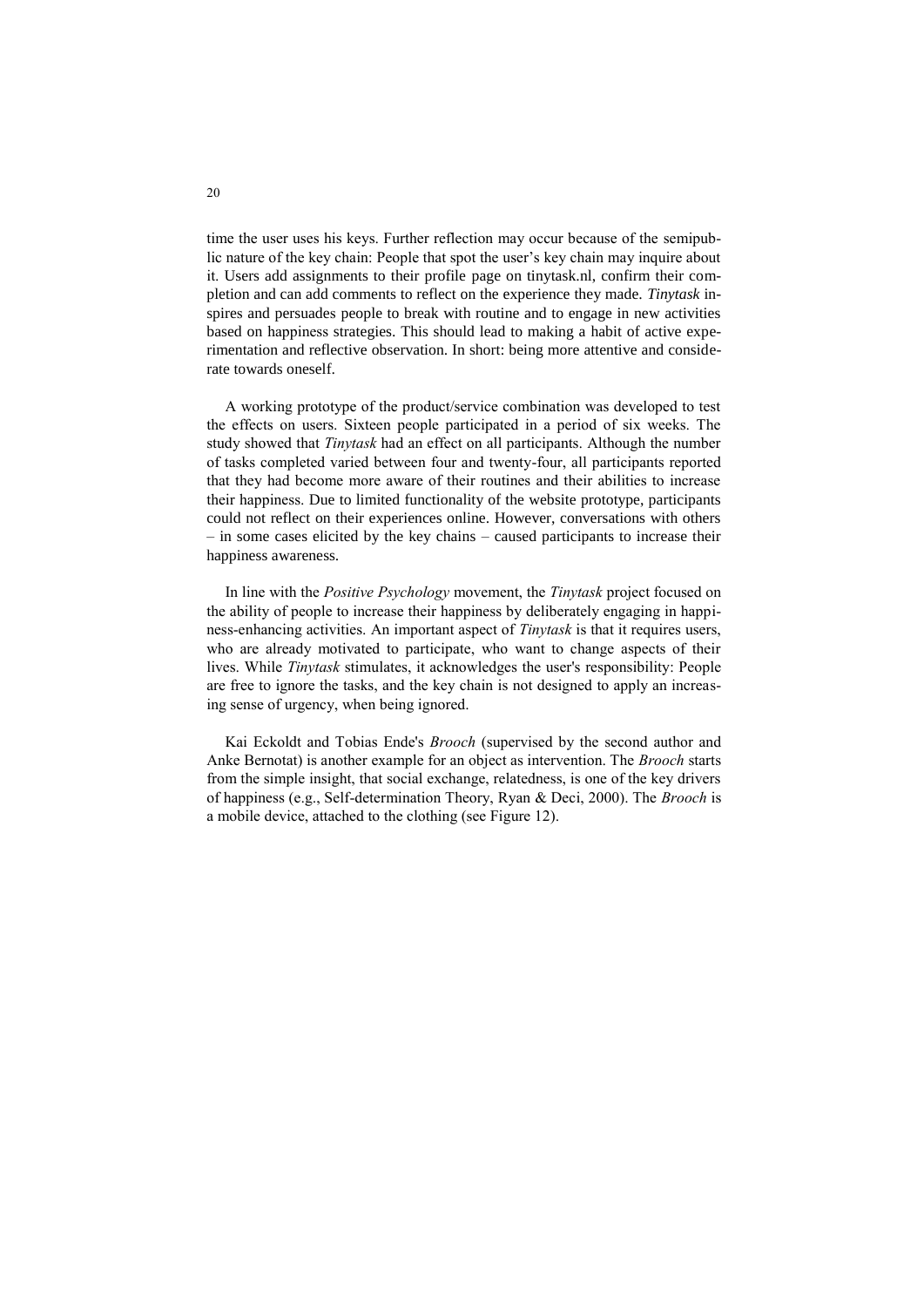

**Fig. 12.** Kai Eckoldt and Tobias Ende's *Brooch*.

It detects the sharp, high-pitched sound of people chinking glasses. This triggers a 30 seconds sound and low-resolution video recording, which is stored in the *Brooch's* internal memory. Typically this captures at least parts of a toast, voices of the people involved, some ambient sounds, the light atmosphere, and some dominant colours. Each new chinking replaces the previous memory. However, if there had been no chinking for a while, the *Brooch* starts to rerun its last memory now and then. This is done very unobtrusively: the sound is in low volume, the video is played back within the *Brooch*, only visible through a gap running around its edge. The active consumption of the memory affords a gesture like the one depicted in Figure 12. This is establishes a certain privacy when attending the memory. Similar to *Tinytask's* key chains, the *Brooch* can be ignored. It encourages, but does not force its users.

The *Brooch's* idea is to prompt future social exchange by confronting people with hopefully positive memories of past social exchanges. *Tinytask* wants its user to engage in meaningful activity to reflect upon their current lives. Other than the objects rooted in happiness, which create novel delightful or meaningful experiences, interventions engage its users actively in a dialog. They are "arguments in material form" (Redström, 2006, p.116). This dialog is deliberately initiated by the designer through the designed object. The *Brooch*, for example, reflects upon the value of social exchange and people's motivation to engage in those exchanges. It is a materialised psychological advice: "Meet your friends, it is good for you." Similar to *Critical Design* (Dunne, 2006), this approach believes in the power of objects to tell stories – "material tales" – through their use. However, while *Critical Design* aims at stimulating critical reflection *per se* through defamiliarization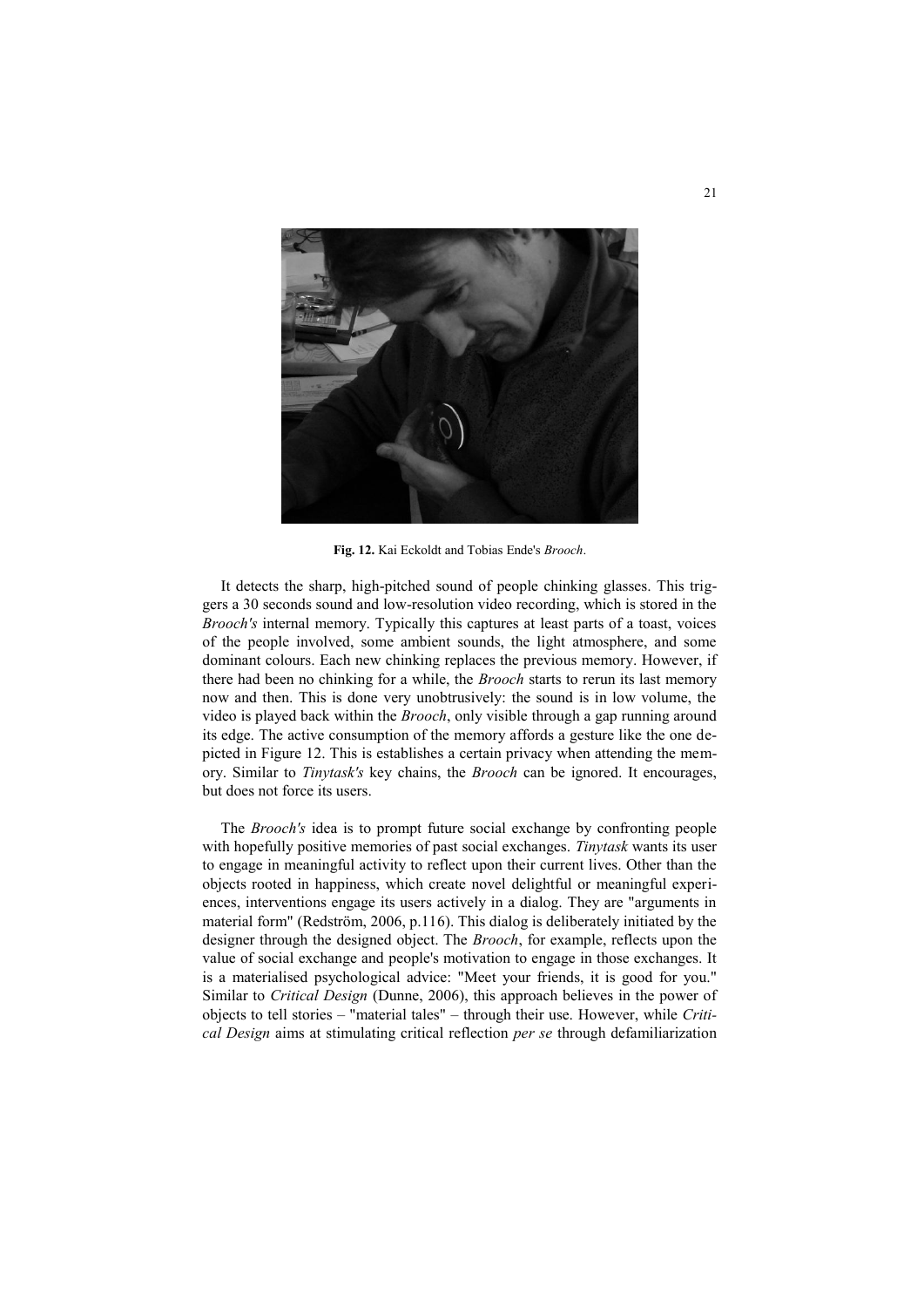and estrangement, our focus is on stimulating reflection upon one's *Self*. The *Brooch* and *Tinytask* embody and thereby offer new ways for self-improvement. If the advice is accepted, they further support people in their wish to transform – they are *Transformational Products* (Laschke et al., 2010).

#### **Conclusion**

The present chapter argues for replacing the widespread notion of *problems* as starting points for design with an approach focusing on *possibilities* rather. Some may view the difference as unimportant. It is not. Indeed, possibilities and problems have something in common: both are rooted in a difference between the current state and a future state. The difference, however, is that problems focus on the current state (rendering it as undesirable), whereas possibilities focus on the future state. Problems are obstacles that need to be resolved to achieve a desired goal, objective, or purpose, whereas possibilities are future prospects or potentials. Many designers consider their work to be materializing possible futures. Hence, pertaining a view on design as being a problem solving activity, implicitly involves a perception of the future as a solved problem.

We need a more optimistic stance, because the problem-driven approach does simply not confine itself to solve problems. It leads to a view of every day-to-day activity in terms of a problem. Cooking, eating, shopping for groceries, cleaning, travelling – many activities with a great potential to be enjoyable are reduced to a mere chore. Instead of celebrating, re-scripting, enhancing, and redefining travelling in a train, the *German Bahn* primarily engages in making travelling more efficient and cheaper. By that travelling in a train loses many of its joys. Instead of finding the possibilities for joy in cooking, we often enough restrict our design activities to new problem-solving tools in the disguise of design. This may lie at the heart of the frivolity of objects such as Philippe Starck's *Juicy Salif* (see Figure 13). A tool, which does not work, is a waste. In an interview Starck once explained that his intention was to design a "conversation piece," an object to initiate conversations for melting "icy" social situations. While we may credit Starck with all kinds of intentions to stimulate reflection about the role of design and the notion of instrumentality, his lemon squeezer does not make the point. It transforms a problem-solving tool, a squeezer, into an – admittedly beautiful – probleminducing tool, but does not add any new possibilities. Why not making an object, which is all about initiating a conversation? Why the need to use a non-functional lemon squeezer as a disuise. To us, this seems to be the real waste.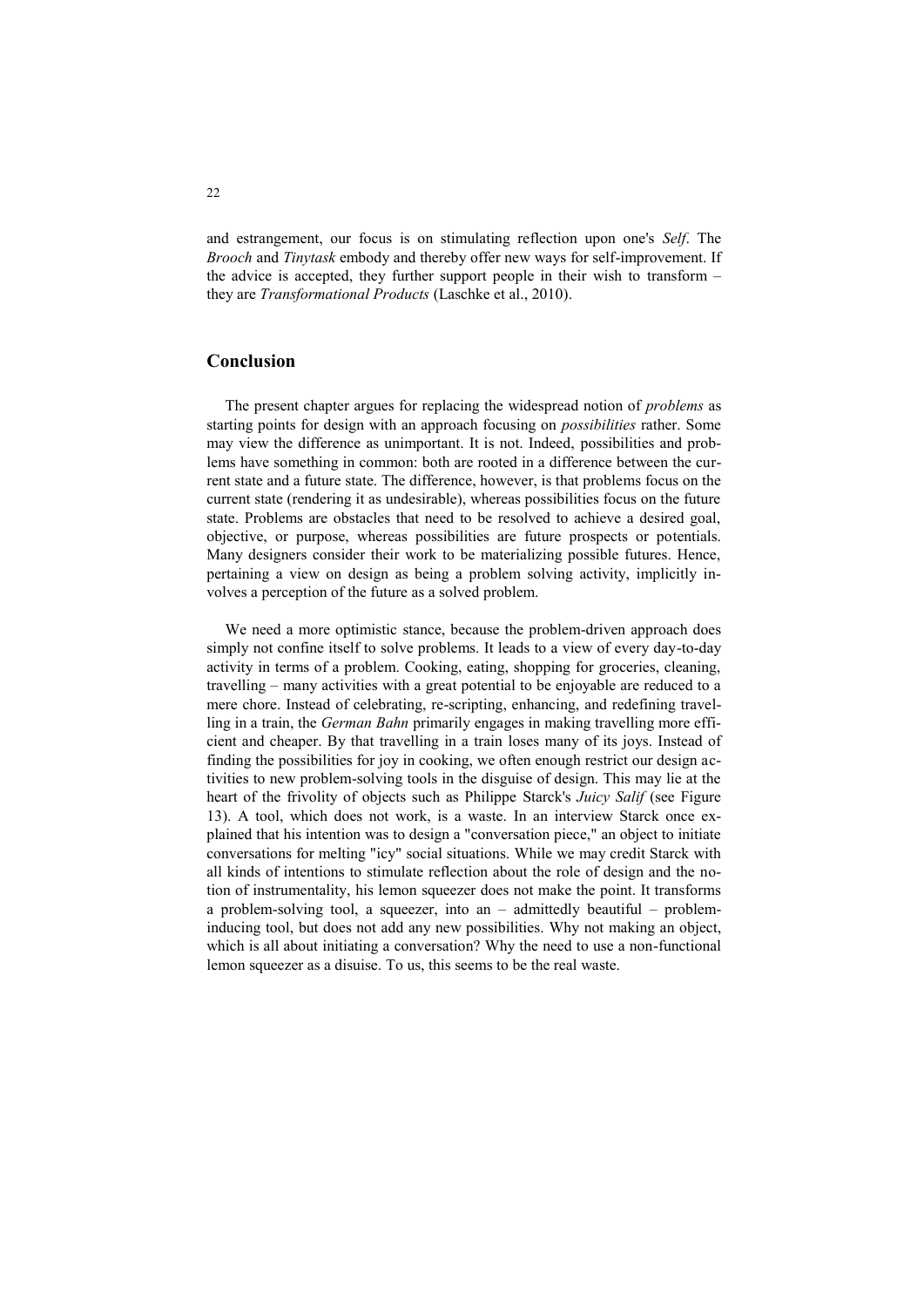

**Fig. 13.** Philippe Starck's *Jucy Salif* (photo courtesy of *Alessi*).

In addition, solutions to problems tend to spawn new problems. In fact, problem-driven design tends to be a "never-ending-story." This is because any new product with the noble aim to put a particular demon to sleep, will always awake another demon. Design, by its very nature, not only solves but also creates problems. Figure 14 illustrates how an alarm clock, designed to prevent us from oversleeping, can actually make falling asleep more difficult. Hence, we need "no tic tac."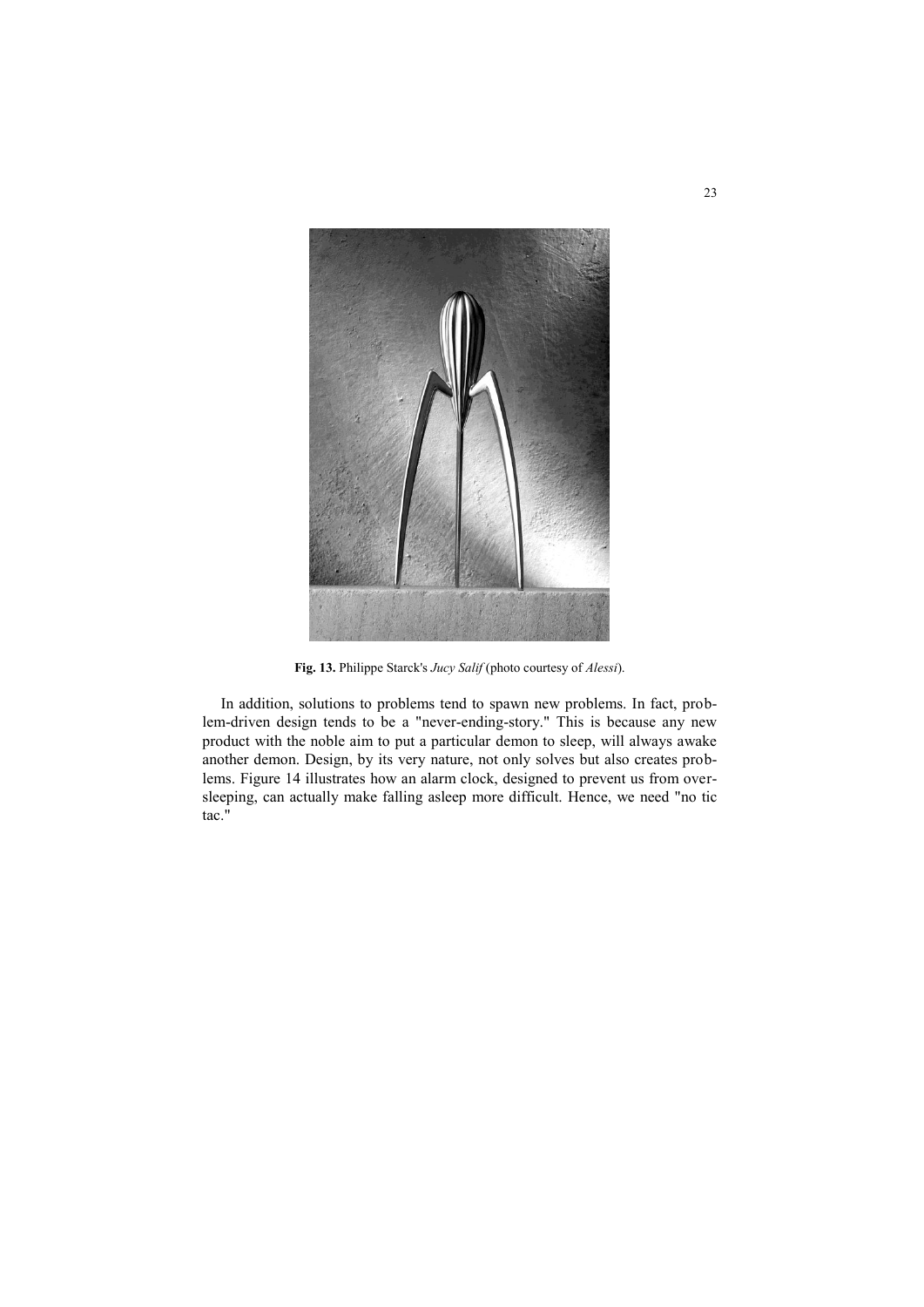

**Fig. 14.** No Tic Tac.

Another classic example (discussed by Schifferstein & Desmet, 2008) is the tram used for Belgium"s famous coastline route. In 1980 a new tram was proudly introduced to improve the problematic 'wobbly and rattling' older model. Passengers indeed reported to enjoy the smooth experience of the comfortable new trams. However, as an unexpected side-effect, records in the first year after introducing the improved tram showed a significant increase in the number of severe tram accidents. The new problem was that the approaching tram was so silent that pedestrians were unaware of the dangers. This example illustrates that solving problems does not necessarily make the world a better place for the simple reason that new designs will also introduce new problems.

Admittedly, at first glance *Wo-Hör*, the *Show-Off Glove*, *Tinytask*, or the *Brooch* may appear frivolous in the face of world's challenges. In his paper on positive health, Martin Seligman (2008) posed the crucial question: "Why, however, in a world of suffering should one bother to work on mental health, wellbeing, and happiness in the first place? Perhaps in a few hundred years when AIDS and Alzheimer's disease and suicide are all conquered, we should then turn science to enabling well-being. Surely suffering trumps happiness […]" (p. 4). For the domain of health, Seligman argued positive emotion, engagement, purpose, positive relationships, positive accomplishment – in short: happiness – actually to be the best prevention against mental disorder. This is different for our domain. *Wo-hör* or the *Show-Off Glove* will never live up to tents, blankets or water purifi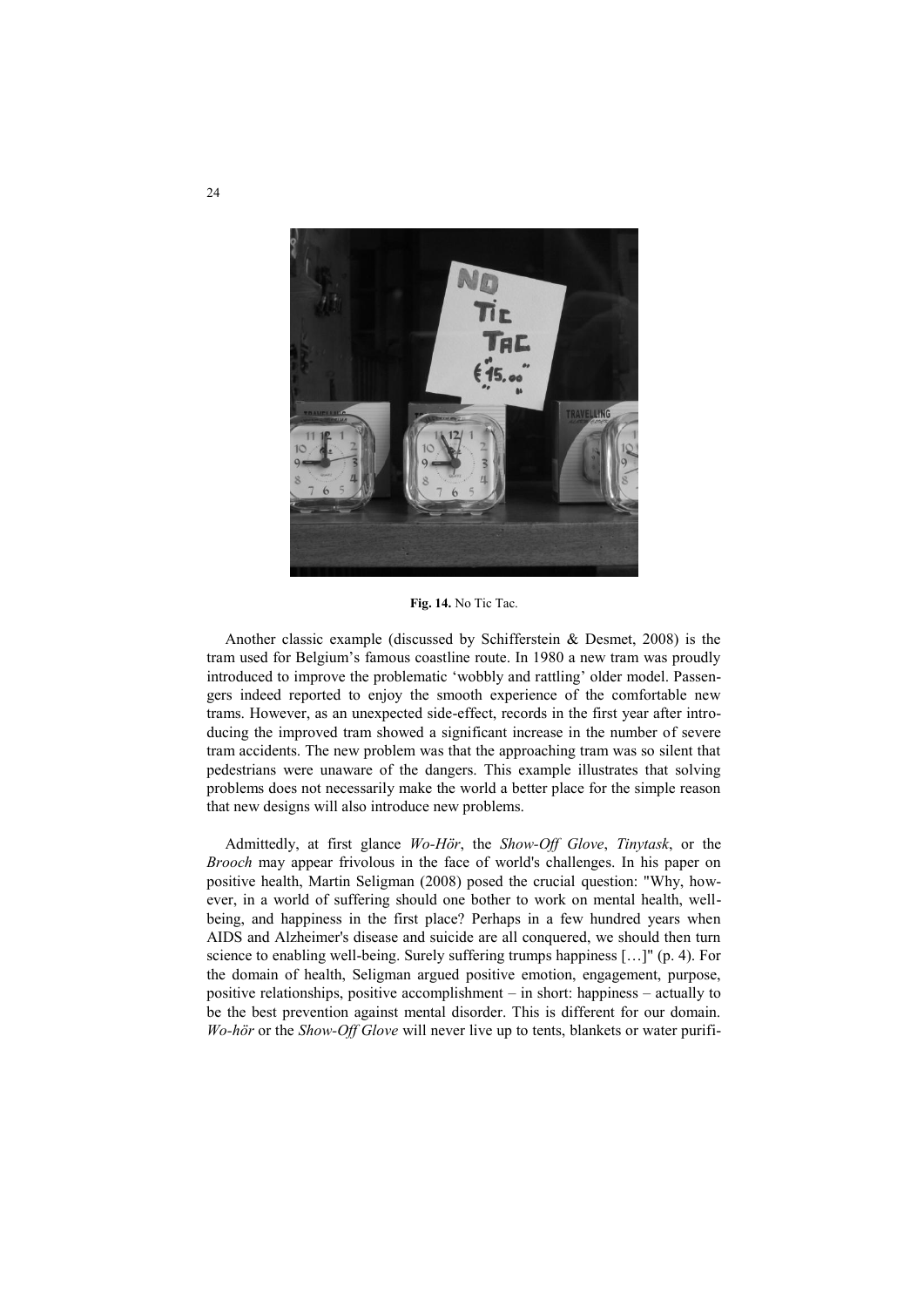ers for the catastrophe-stricken. However, in our daily lives, apart from disaster and suffering, problem solving became an obsession beyond the acceptable. Designers and engineers solve problems, which we did not know we had in the first place, investing immense resources to liberate us from potentially enjoyable activities framed as chores to give us time for ... yes, what actually?

So is the pursuit of happiness frivolous in the light of the world's challenges? We believe that this may be less so than it appears. In fact, positive design may be crucial for facing these challenges. Remember the many positive aspects related to happiness: happy people are more social, altruistic, active, creative, inventive, open, constructive, and have better conflict resolution skills. These were proven to be effects not causes of happiness. In fact, we need people with exactly those qualities – happy people – to face the environmental, cultural, and social challenges that lie ahead. In the end, designing for happiness is not just about the individual, not just the next level of frivolous luxuries for people who already have access to everything they can possible dream of. In the end, designing for happiness may become an important necessity to gather the strength to face all the challenges the world has in stock for us.

With this chapter, we hope to lay ground for a possibility-driven design approach, which draws upon happiness to motivate the design of future technologies. It definitely needs more work, especially more examples, to fully explore, understand and further shape its potential. However, we believe that a possibility-driven approach, with its intimate relation to happiness, will be able to establish a culture of humane innovation, which understands technology as a possibility to improve life directly rather than as a mere tool to solve problems.

## **References**

- Aristotle (1998). *The Nichomacean Ethics* (J.L. Ackrill, J.O. Urmson, & D. Ross, Trans.). New York: Oxford Univeristy Press. (Original work written in 350 B.C.)
- Brickmann, P., & Campbell, D.T. (1971). Hedonic relativism and planning the good society. In M.H. Appley (Ed.), *Adaptation-level theory* (pp. 287-302). New York: Academic Press.
- Brickmann, P., & Coates, D., & Janoff-Bulman, R. (1978). Lottery winners and accident victims: is happiness relative? *Journal of Personality and Social Psychology, 36,* 917-927.
- Deci, E.L., & Ryan, R.M. (2000). The "what" and "why" of goal pursuits: Human needs and the self-determination of bahviour. *Psychological Inquiry, 4,* 227- 268.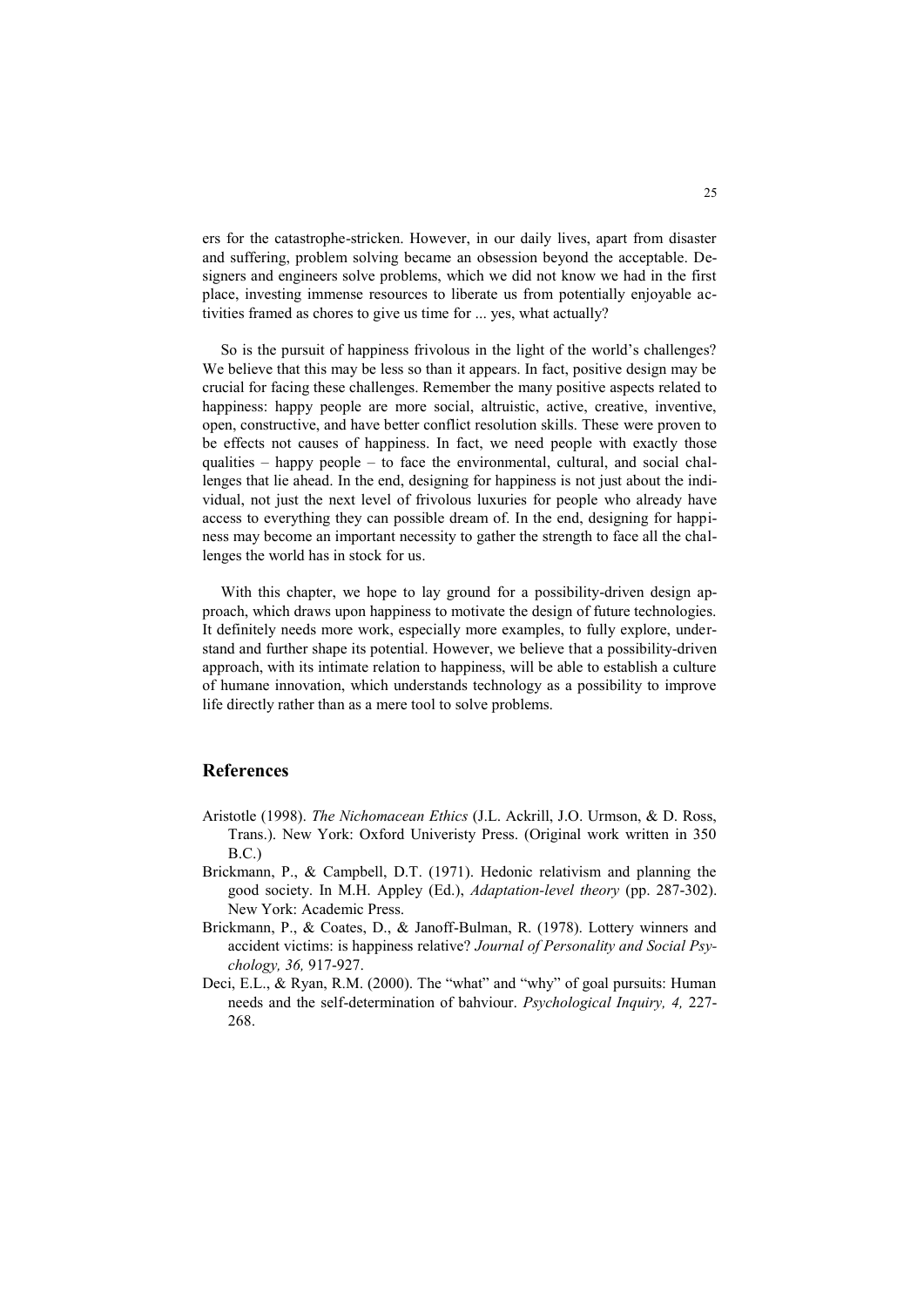- Desmet P.M.A., Porcelijn, R., & van Dijk, M. (2007). Emotional design; application of a research based design approach. *Journal of Knowledge, Technology & Policy, 20(3),* 141-155.
- Desmet, P. M. A. (2002). *Designing emotions.* Unpublished doctoral thesis, Delft University of Technology.
- Desmet, P.M.A. (2010). *Sleeping Demons and Guardian Angels; the role of positive design in the human pursuit of happiness.* Manuscript in preparation
- Diefenbach, S. & Hassenzahl, M. (2009). The "Beauty Dilemma": Beauty is valued but discounted in product choice. In *Proceedings of the CHI 09 Conference on Human Factors in Computing Systems* (pp. 1419-1426). New York: ACM.
- Diener, E., & Suh, E.M. (1999). National differences in subjective well-being. In D. Kahneman, E. Diener, & N. Schwarz (Eds.), *Well-being: The foundations of hedonic psychology* (pp. 434-450). New York: Sage.
- Diener, E., Lucas, R.E., & Scollon, C.N. (2006). Beyond the hedonic treadmill: revising the adaptation theory of well-being. *American Psychologist, 61,* 305- 314.
- Diener, E., Suh, M., Lucas, E. & Smith, H. (1999). Subjective well-being: Three decades of progress*, Psychological Bulletin, 125(2)*, 276-302.
- Dunne, A. (2006). *Hertzian tales: Electronic products, aesthetic experience, and critical design*. Cambridge, MA: MIT Press.
- Frijda, N. H. (1986). *The emotions.* Cambridge: Cambridge University Press.
- Gaver, W. W. (2002). *Designing for homo ludens.* I3 Magazine.
- Hassenzahl, M. (2010). *Experience Design: Technology for all the right reasons.* San Francisco: Morgan Claypool.
- Hassenzahl, M., Diefenbach, S., & Göritz, A. S. (2010). Needs, affect, interactive products – Facets of user experience. *Interacting with Computers*, 22, 353- 362.
- Hsee, C. K., Zhang, J., Yu, F., & Xi, Y. (2003). Lay rationalism and inconsistency between predicted experience and decision. *Journal of Behavioral Decision Making*, 16, 257-272.
- Hsee, C. K. & Hastie, R. (2006). Decision and experience: why don't we choose what makes us happy? *Trends in Cognitive Sciences*, 10, 31-37.
- Jordan, P. (2000). *Designing pleasurable products. An introduction to the new human factors.* London, New York: Taylor & Francis.
- King, L.A. (2008). Interventions for enhancing subjective well-being: can we make people happier and should we? In: M. Eid, & R.J. Larsen (Eds.), *The science of subjective well-being* (pp. 431-448). New York: The Guilford Press.
- King, L.A., & Broyles, S.J. (1997). Wishes, gender, personality, and well-being. *Journal of Personality, 65,* 49-76.
- King, L.A., & Napa, C. (1998). What makes a life good? *Journal of Personality and Social Psychology, 75,* 156-165.